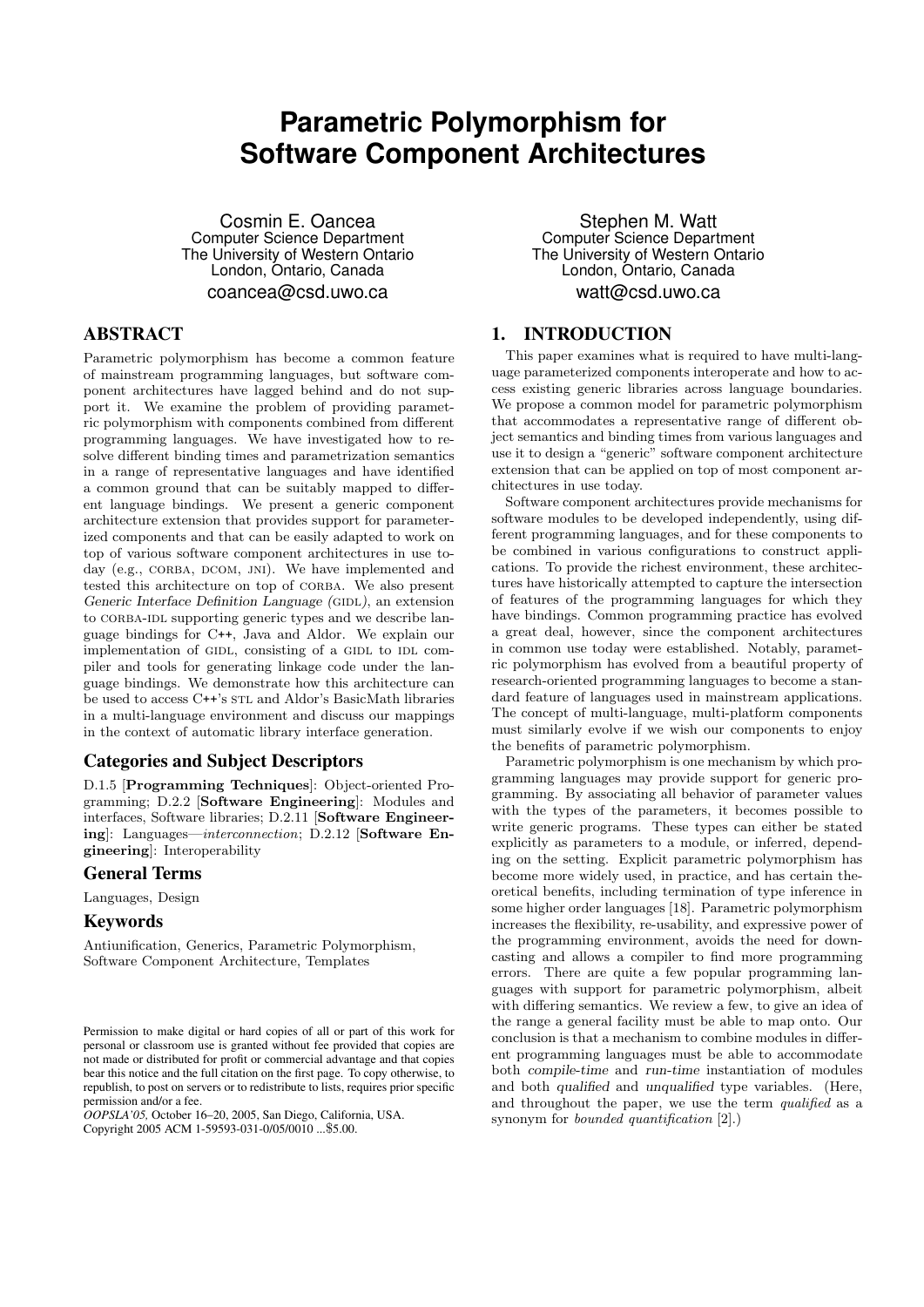Our work was inspired by an early experiment [4], briefly presented in Section 2, where two languages with different parametric polymorphism semantics and different binding time models were made to work together. The experiment linked C++, with compile time template instantiation, and Aldor, with run time higher-order functions producing dependent types. This experiment motivated the present, more general, approach.

We have developed an extension to CORBA's Interface Definition Language (IDL) to support parameterized interfaces. We have dubbed this extended specification language Generic IDL, or GIDL for short. In this paper we present our implementation of GIDL, which consists of a GIDL to IDL compiler and code generators implementing C++, Java and Aldor bindings. GIDL encapsulates a common model for generics and provides efficient implementation under a wide spectrum of requirements for specific semantics and binding times of the supported languages. Our component architecture extension does not assume a homogeneous environment. Its design, which constitutes in our view a novel application of the type erasure technique to implement generics in a heterogeneous environment, allows it to be easily adapted to work on top of most software component architectures in use today: CORBA is just our working study case.

To test the effectiveness of our model for generics, we have investigated how to use GIDL as a vehicle to access two generic libraries beyond their original language boundaries. The first library experiment implements a server incorporating part of the  $C^{++}$  *Standard Template Library* (STL) functionality. We have not re-written the STL: our implementation uses the STL as a black box, wrapping it in a manner that can easily be automated. We find that GIDL is perhaps more suitable than  $C++$  to express the  $STL$  "orthogonality" semantics. Our specification is self-explanatory and selfcontained, in the sense that it does not need free language annotation to explain type safety constraints. The second library experiment explores the high-level conceptual ideas involved in mapping the semantics of the Aldor BasicMath library to a GIDL specification. We see that Aldor's functional model of polymorphism can be mapped naturally into GIDL.

We see the main contributions of this paper as:

- recognition of parametric polymorphism as important to support in a multi-language environment,
- identification of polymorphism semantics suitable for use in this setting,
- $\bullet$  the definition of an interface language, GIDL, with mappings for three very different target languages and
- a report on our implementation experience.

The remainder of this paper is organized as follows. Section 2 compares our generic model with different parametric polymorphism models in various programming languages. It also presents the current mainstream software component architectures and argues the generality of our proposed design. Section 3 describes GIDL's semantics and the GIDL to IDL translation. Section 4 presents the high level ideas used in the mapping of the generic type qualifications. Section 5 introduces the general architecture of the GIDL base application. Sections 6 describes the GIDL bindings of the supported languages (C++, Java, Aldor). Section 7 examines the effectiveness of the GIDL generic model, by exposing parts of  $two$ existing generic libraries to a multi-language environment via GIDL. Finally, Section 8 concludes the paper.

## 2. BACKGROUND AND MOTIVATION

This section lays out the background and context for our work. We first explain the original motivation and the design point we desire to satisfy. We then lay out the context of the work, summarizing the parametric polymorphism semantics of a few languages to give an idea of the range a general facility must be able to map on to. Finally, we briefly review several software component architectures in use today to understand how they can be extended with parametric polymorphism.

#### 2.1 Motivation and Design Point

The initial motivation for our work arose building a linkage between Aldor and C++ in the context of a European project for symbolic-numeric computation. The two main background items brought into the project were (1) a complex, heavily template-based C++ library, PoSSo, for the exact solution of multivariate polynomial equations over various coefficient fields, and (2) an optimizing compiler for a higher-order programming language, Aldor, used in computer algebra. One of the specific objectives of the project was to allow Aldor programs to make use of the PoSSo library. From this very practical problem arose the interesting challenge to make two languages with very different binding time models and parametric polymorphism semantics work together (C++ with compile-time template class instantiation and Aldor with run-time higher-order functions producing dependent types). A detailed account of this work is given elsewhere [4, 5]. This experiment established that we could overcome the C++/ Aldor semantic gap and motivated our search for a systematic solution for parametric polymorphism for components, encompassing more languages in a simpler way.

Since the semantics of generics are different in various programming languages, we have been forced to identify a common ground that can be suitably mapped to these languages efficiently. GIDL supports mappings to Java, C++ and Aldor, thus handling a wide spectrum of parametric polymorphism and binding time semantics. We are not aware of any current mainstream languages that would pose substantially new issues. For example, it would be straightforward to provide C# bindings once its template support is finalized.

Our generic model supports a type of bounded polymorphism, in which restrictions can be placed on type variables in terms of both inheritance relations (extension-based qualification), and expected functionality (export-based qualification). The distinction between the two types of qualification is the standard one between named and structural subtyping. The latter will provide a natural mapping for programming languages that allow type variables to be bounded by a list of exports, and will be useful in cleanly describing the semantics of orthogonally designed libraries (see C++'s  $STL$ , Section 7.1), or in mapping functional types to GIDL (see Section 7.2). Both qualifications are implemented in an uniform manner over the targeted languages (C++, Java and Aldor), with almost no run-time overhead introduced by the generics mechanism.

For our implementation of the generic model, we chose an erasure technique (as in  $Java/GJ$  [25, 24]), rather than syntax expansion (as in C++) or type-valued parameters (as in Aldor [35]). The generic type information is "erased" to types that are understood by the underlying component architecture, our mapping to the targeted languages (Java, C++, Aldor) being responsible for recovering the lost (generic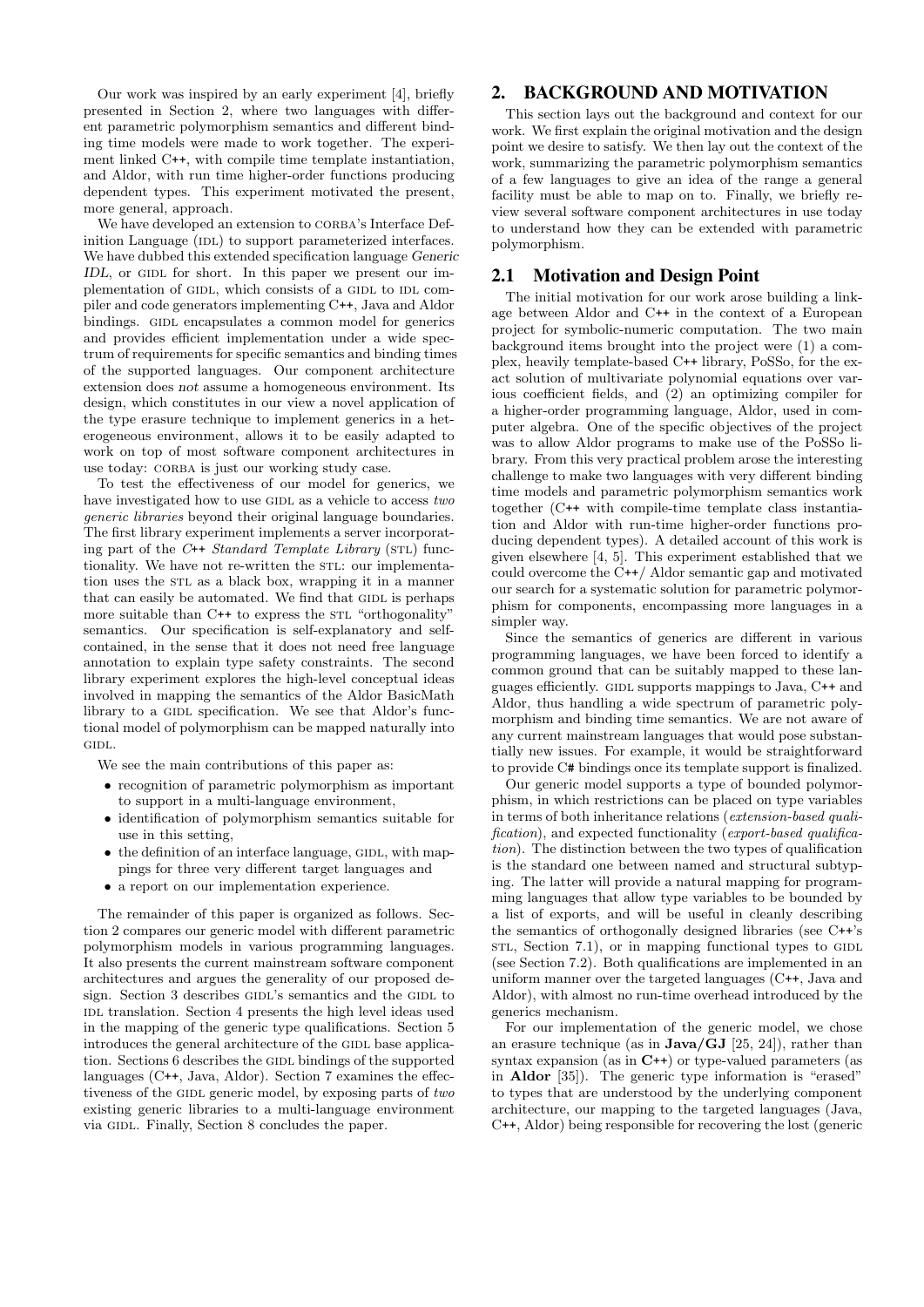type) information. The application of the type erasure technique [25] for implementing generics has allowed us to design a generic software component architecture extension that can work on top of most component architectures in use today (different CORBA implementations, DCOM, JNI), modulo modifications in the targeted language stub code generation phase. In addition, this design enforces the backward compatibility with the non-generic applications written for the underlying component architecture and with applications written in programming languages with no support for parametric polymorphism. GIDL is also comprehensive with respect to binding times, requiring the particular language binding (C++, Java, Aldor) to determine appropriate implementations (see Section 6).

### 2.2 Parametric Polymorphism

Theoretical work on the type theory and semantics of parametric polymorphism goes back at least to the work of Girard in 1972 on the context of proof theory in logic [10]. He was the first to formulate the now well known System F type system that supports universal types. A little later, in 1974, Reynolds developed independently a type system with essentially the same power and named it polymorphic lambda calculus [29, 30]. The ML-style of let polymorphism was first introduced by Milner in 1978 [19]. It constitutes a less general form of parametric polymorphism then that of System F, but has other advantages such as it effectively employs type reconstruction to compute the *principal type*: the most general type possible for every expression and declaration [6]. This problem is known to be undecidable for System F.

Bounded quantification is a means to type-check functions that operate uniformly over all subtypes of a given type. The first language to support a type-safe bounded quantification appears to have been  $CLU$  [16](1981). Cardelli and Wegner formulated in 1985 System  $F_{\leq 1}$  [2] that combines polymorphism and subtyping, increasing both the expressive power of the system and its complexity. Extensions of the  $SystemF_{\leq}$  relax the context scope rules: F-bounded quantification [1] allows the type variable to appear in its bound (as in  $\lambda X \langle \cdot | a : Bool, b : X \} . t$ ). The Generic Java type system [25] permits mutual recursion between type variables via their upper bounds. Parametric polymorphism is also a common feature of higher-order systems with dependent types; these issues were explored early on in the context of the Russell language [8].

There are now quite a few popular programming languages with support for parametric polymorphism, albeit with differing semantics. The remainder of this section briefly reviews a few of them.

In Ada [15], a generic subprogram or package is defined by a generic declaration, containing a generic part (which may include the definition of generic formal parameters) and by a generic subprogram/package. Generic type definitions may be array, access or private type definitions. Within the specification and body of the generic program unit, the operations available on values of a generic formal type are those associated with the corresponding generic type definition, together with any given by generic formal subprograms. That is, when a template is established (instantiated), all names occurring within it must be identified in the context of the generic declaration.

In Modula 3 [21], generics are confined to the module level: generic procedures and types do not exist in isolation. A generic module is a template in which some of the imported interfaces are regarded as formal parameters, to be bound to actual interfaces via type instantiation. In Modula 3 there is no separate type-checking associated with generics, but instead, the implementations will expand the generics and type-check the result. This is a non-homogeneous approach: the source code is reused, but the compiled code is different for different instances.

The templates in C++, much like in Modula 3, are expanded at the compile time of the client; the same template call may or may not generate a compile time error, depending on the instantiation and on the context. However, the generic parameters can be substituted by any C++ type —it is not confined to be a class type as in Modula 3.

Java version 1.5 introduces a generic type mechanism inspired by the Generic Java (GJ) extension. As the Java Virtual Machine has no support for parametric polymorphism, the GJ extension [24] needs to compile away polymorphism through translation strategies. The GJ [25] type system is based on a combination of Hindley-Milner type inference [6], F-bounded quantification[1] and typeclasses [13]. It uses a homogeneous implementation approach based on a type erasure mechanism that preserves both backward (through row types) and forward (through retrofitting) compatibility. The main drawback of the approach is that some operations involving type variables are forbidden: one cannot apply the new operator on a generic type or on an array type whose signature involves a generic type. Also, the Java objects carry at run-time only the erased type information, the reflective mechanisms may be used. Other proposed extensions for parametric polymorphism in Java (e.g. NextGen [3]) preserve the run-time information of the type variables and impose fewer restrictions than GJ, but feature a weaker compatibility with legacy code.

C# [36] semantics for generics are similar to those of Java. The implementation, however, is not through an erasure technique. Instead, the .NET 2.0 Beta Common Language Runtime (clr) provides support for bounded parametric polymorphism. To implement its F-bounded quantification, the CLR uses a combination of a homogeneous approach (for reference type instantiations) and macro-expansion (for basic type instantiations).

Other programming languages provide parametric polymorphism through higher order functions. ML provides functors [17] operating on module structures as its form of parametric polymorphism. In addition, the supported let polymorphism [19] allows a single part of a ML program to be used with different types in nested let scopes.

Aldor [33, 34, 35] is a functional language, with a higher order type system with dependent types and type categories. Aldor has been used in the area of Computer Algebra, where an expressive type system is required to capture the relationships among abstract mathematical objects. Parametric polymorphism is provided by type-producing functions that accept and produce types belonging to declared type categories at run time. In Aldor, type variables may be qualified by means of named category-subtyping, or by means of a list of exports.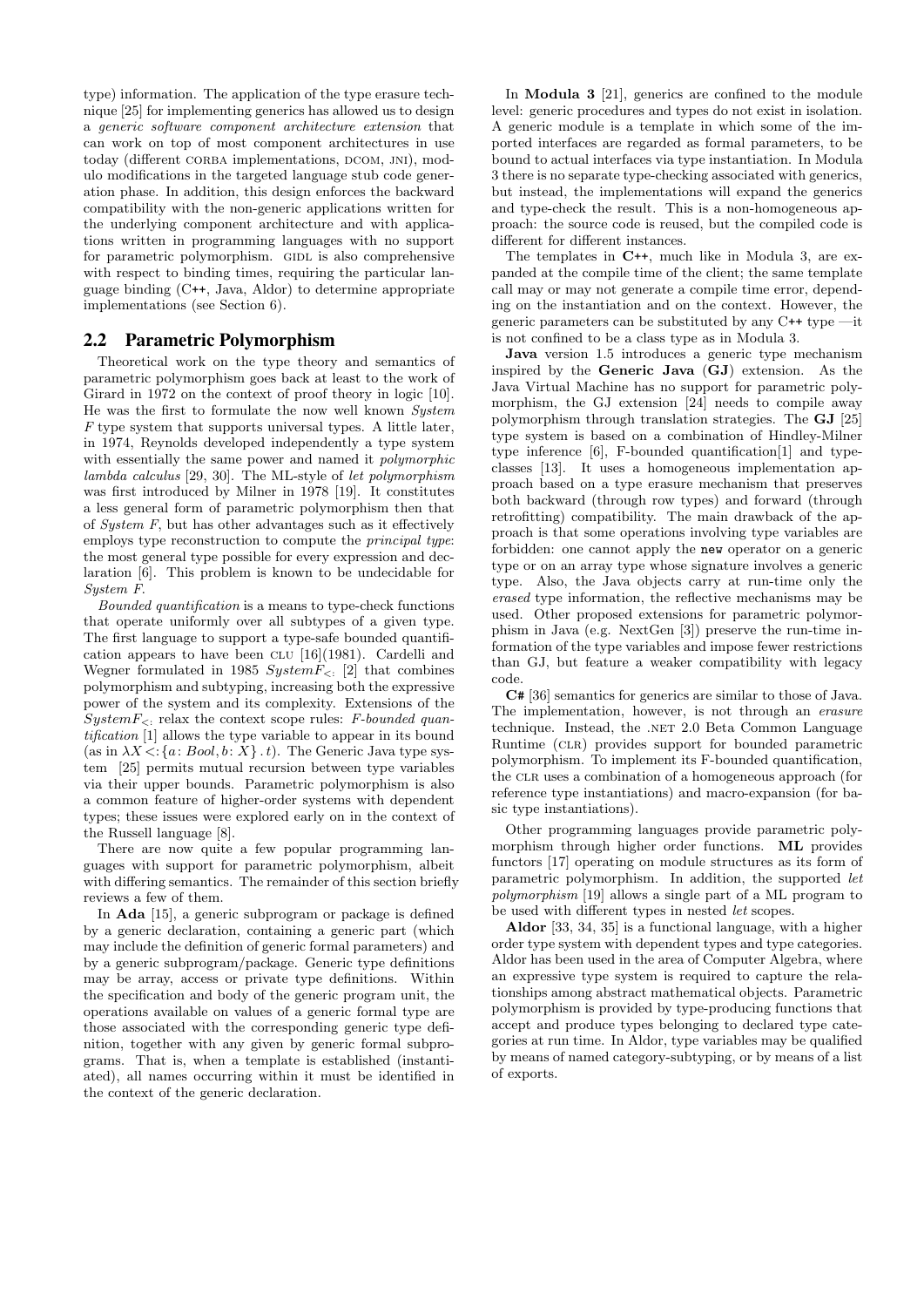We note that programming languages with separate compilation for generic modules and dynamic binding time (Java, Aldor) usually provide support for parametric polymorphism with qualification. This allows them to statically type-check the generic code. We also note that they also usually employ a homogeneous approach to implementation. Other programming languages (C++ and Modula 3) rely on their static binding time to implement parametric polymorphism. In these cases, the type-checking has to wait until the generic type is instantiated, thus the implementation approach is usually a non-homogeneous one.

We conclude that a mechanism to combine modules in different programming languages must be able to accommodate both compile-time and run-time instantiation of modules and both qualified and unqualified type variables. Our approach has been to design a qualification-based generic type model to accommodate programming languages that support it, and to enforce these qualifications in our mappings for the programming language which do not. Our model also allows generic types to be unqualified, in which case any GIDL type is a valid candidate for instantiation.

#### 2.3 Software Component Architectures

Among the mainstream software component architectures today, we note CORBA, DCOM, JNI and the more recent .NET architecture. This section briefly introduces these technologies, with the exception of CORBA, which we describe in Section 5.1.

The Distributed Component Object Model (DCOM) is a set of Microsoft concepts and program interfaces in which client program objects can request services from server program objects written in various languages on networked computers. Every com object has an associated interface, written in an intermediate language. The only way to access a com object is through its interface, which once published, is immutable. This is similar to CORBA, which uses IDL to describe the component interfaces.

The Java Native Interface [31] (JNI) is a native programming interface that allows Java code running inside a jvm to interoperate with applications and libraries written in C, C++ and assembly code. jni imposes no restriction on the implementation of the underlying jvm: a native application should work with all jvms supporting jni. A Java class that contains some native methods, when compiled under JNI with the javah utility, produces a  $C/C^{++}$  stub header file, containing the signature of its native methods. The JNI defines mapping types for basic types (jint, jfloat, ...), reference types (jobect), plus its specializations for array types, Class, String, and Throwable (jarray, jintArray, etc, jclass, jstring, jthrowable). The correctness of an invocation in either direction is the programmer's responsibility and an incorrect invocation may result in arbitrary undefined behavior or in a jvm exception. jni does not support parameterized components: all parameterization is erased and is invisible to the jvm.

The Common Language Runtime (CLR), introduced by Microsoft in its .net framework, aims to provide a common type system and intermediate language (CIL) to facilitate interoperability between programs written in several programming languages [14]. Starting with version 2.0 Beta, .NET's cil provides support for bounded parametric polymorphism, as proposed by Kennedy and Syme [14]. It is not clear to us if the generics semantics are unified across .NET's supported languages. (What will happen if one tries to instantiate a  $C#$ parameterized class making use of bounded type parameters on some invalid types from within  $C++$ ?) The approach of this paper is at a higher level than .NET, in the sense that it does not require a homogeneous multi-language environment. That is, it does not require a common intermediate language to which all the supported languages must compile.

Our mechanism for generics can be adapted in a straightforward way to add genericity to various software component architectures, as discussed in Section 5, while preserving the backward compatibility with non-generic applications. This is a direct consequence of the type-erasure mechanism that implements our generic model.

We are unaware of other effort, besides ours, aiming at endowing software component architectures with parametric polymorphism features in a non-homogeneous environment.

#### 3. GENERIC IDL

 $CORBA–IDL [26]$  is a declarative language used to describe the interfaces that client objects call and object implementations provide, separating the specification and the implementation aspects of a module. It defines basic types (short, byte, float, double, string, ...), structured types (struct, sequence, array) and provides signatures for interface types, fully specifying each operation's parameters. Thus, a specification written in CORBA–IDL encapsulates the information needed in order to develop clients using the specified services. These services may be provided by local or remote objects and are in principle transparent to the client program. CORBA-IDL's usefulness for languageindependent specification has lead to its use outside of its initial CORBA setting. For example, the World Wide Web Consortium provides IDL definitions for its document object models for XML, SVG, MathML, etc.

In this section we present the syntax and semantics of Generic Interface Definition Language (GIDL), our extension to CORBA-IDL that supports parametric polymorphism. We have developed a corresponding GIDL compiler, consisting of about 33,500 lines of code in 133 Java classes.

We emphasize from the outset that we do not aim at writing a compliant OMG–CORBA extension; for example we have not as yet modified the CORBA interface repository to handle generic types. We have focused on adding parametric polymorphism at the static IDL level of CORBA so the ideas involved in our design can be applied in a straightforward manner to extend other software component architectures. Reflective features and type repositories are architecture specific and thus not the subject of this paper. However, these type (interface) repositories mirror the IDL specification and therefore similar ideas can be employed to enhance them with support for parametric polymorphism.

#### 3.1 Rationale of the Design

We summarize the main principles that guided the design of our GIDL extension. We required that the GIDL's model for generics should:

- be general enough to allow similar extension for various software component architectures, and preserve the backward compatibility with non-generic applications
- have the property that the type of an expression be context independent (i.e. be determined solely by the type of its constituents),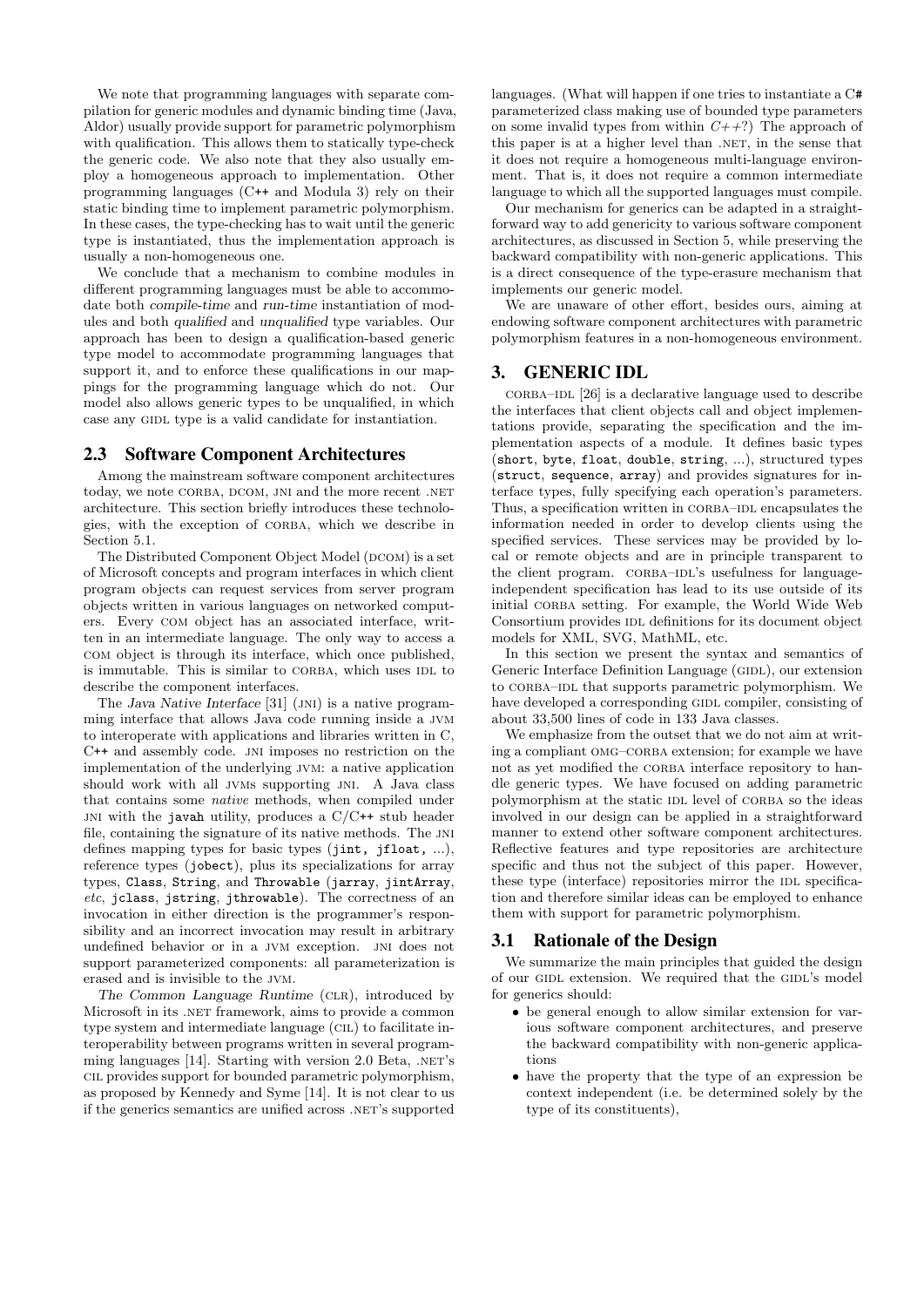- be powerful enough to make specifications written in gidl clear, precise and easily extensible, allowing qualifications to be placed on generic types,
- allow mappings to languages supporting parametric polymorphism in a natural way, within a small overhead cost.

In the light of the above objectives we have constructed a generic model for GIDL in some ways similar to that of Java (GJ [32]). We use a homogeneous implementation approach, based on a type erasure technique which ensures the backward compatibility with the non-generic applications written for the underlying software component architecture. Briefly, the GIDL compiler generates an IDL specification file by erasing the generic type information, and generates wrapper code in the desired programming language (C++, Java, Aldor) to retrieve the erased information.

#### 3.2 Parametric Polymorphism Semantics

GIDL defines a generalized model of parametric polymorphism that allows us to support a range of languages through various mappings. One consequence is that GIDL is neutral to whether the type parameters are created statically or dynamically; this depends on the targeted language. From a type-system point of view, GIDL supports F-bounded quantifications [1] based on named and structural subtyping. Type variables can be restricted to explicitly extend a given interface, or to implicitly implement all the functionality (methods) of a given interface. The latter addresses the code extensibility and re-usability issue, allowing the programmer to design a clean and precise specification, and to avoid unnatural inheritance relations between interfaces. (This is useful, for example, in rendering the correct semantics of orthogonal-based libraries as the C++  $STL$ .) Furthermore, there are languages like Aldor that can allow type variables to be bounded simply by a list of exports, without demanding a subclassing relationship. This type of restriction is discussed further in Section 4.

The following example introduces the varieties of parametric polymorphism supported by GIDL. Suppose we want to write a very simple GIDL interface describing a priority queue, as in Figure 1.

The interface PriorQueue1 specifies a priority queue of objects whose types have to be the PriorElem interface or to explicitly extend it (be a subtype of it). We call this an extension-based qualification. A type instantiation of an extension-based qualified generic type will is valid only if it actually inherits from the qualifier, in our case PriorElem.

The PriorQueue2 interface accepts as valid candidates for the generic type all the interfaces that implicitly, fully implement all the operations present in the definition of the PriorElem interface. We call this an export-based qualification. Note that this definition requires exact matching of method signatures, and does not accommodate functional subtyping (contravariant parameter types, covariant return type).

To illustrate, at line 27 in our example, the type checker will accept the Test<Foo\_extend, Foo\_export>scoped-name, because the interface Foo extend inherits from PriorElem, and the Foo export interface implements the whole functionality of the PriorElem interface. Line 28 will generate a type error since Foo export does not inherit from PriorElem, and therefore violates the extension based qualification of the A: PriorElem generic type.

```
module GenericStructures {
  interface PriorElem {
    short getPriority();
    short compareTo(in Object r);
  };
  interface Foo_extend : PriorElem { /* ..... */ };
  interface Foo_export{
    short getPriority();
    short compareTo(in Object r);
    //... Assume Foo_export is not in a isA
    // logical relation with PriorElem so
           we did not want to extend from it
  };
  interface PriorQueue1<A: PriorElem> {<br>void enqueue(in A a); A dequeue();
    void enqueue(in A a); A dequeue<br>boolean empty(); short size();
    boolean empty();
  };
  interface PriorQueue2<A:-PriorElem> {<br>void enqueue(in A a); A dequeue();
              enqueue(in A a); A dequeue<br>empty(); short size();
    boolean empty();
  \ddot{\ }:
  interface Test<A: PriorElem, B:- PriorElem>{
    Test<Foo_extend,Foo_export> op1();//line 27 - OK
    Test<Foo_export,Foo_export> op2();//line 28 - ERROR
    Test<Foo_extend,Foo_extend> op2();//line 29 - OK
  };
  // ...
};
```
Figure 1: Different generic type qualifications

A type instantiation of an export-based qualified generic type is valid only if it is found to implement the whole qualifier's functionality. In this example, a call such as PriorQueue2<Interf> is valid only if Interf contains the operations

short getPriority() short compareTo(in Object r)

This check is not trivial, as shown below:

```
interface Elem {
  Elem op(in string str, in Object o);
};
interface TElem<A, B> {
   A op(in B b, in Object o);
};
interface Test<A:-Elem>{ };
```
Both Elem and TElem<Elem, string> are valid candidates for the generic type A in the definition of the Test interface, but this is not true for TElem<Object, string> for example, because Object is not a subtype of Elem and op is required to return an Elem.

gidl also supports unqualified generic types, similar to templates in C++ (e.g. PriorityQueue3<A>). This allows the instantiation to be any GIDL type. GIDL also supports type parameterized methods, common to all three mapped languages (e.g. as inner template function). The GIDL-level type checking and the language bindings necessary to implement this feature are similar to those for parametric polymorphism at the interface type level. However, a delicate problem arises when ensuring the correct invocation of such a method. Due to their static implementation of parametric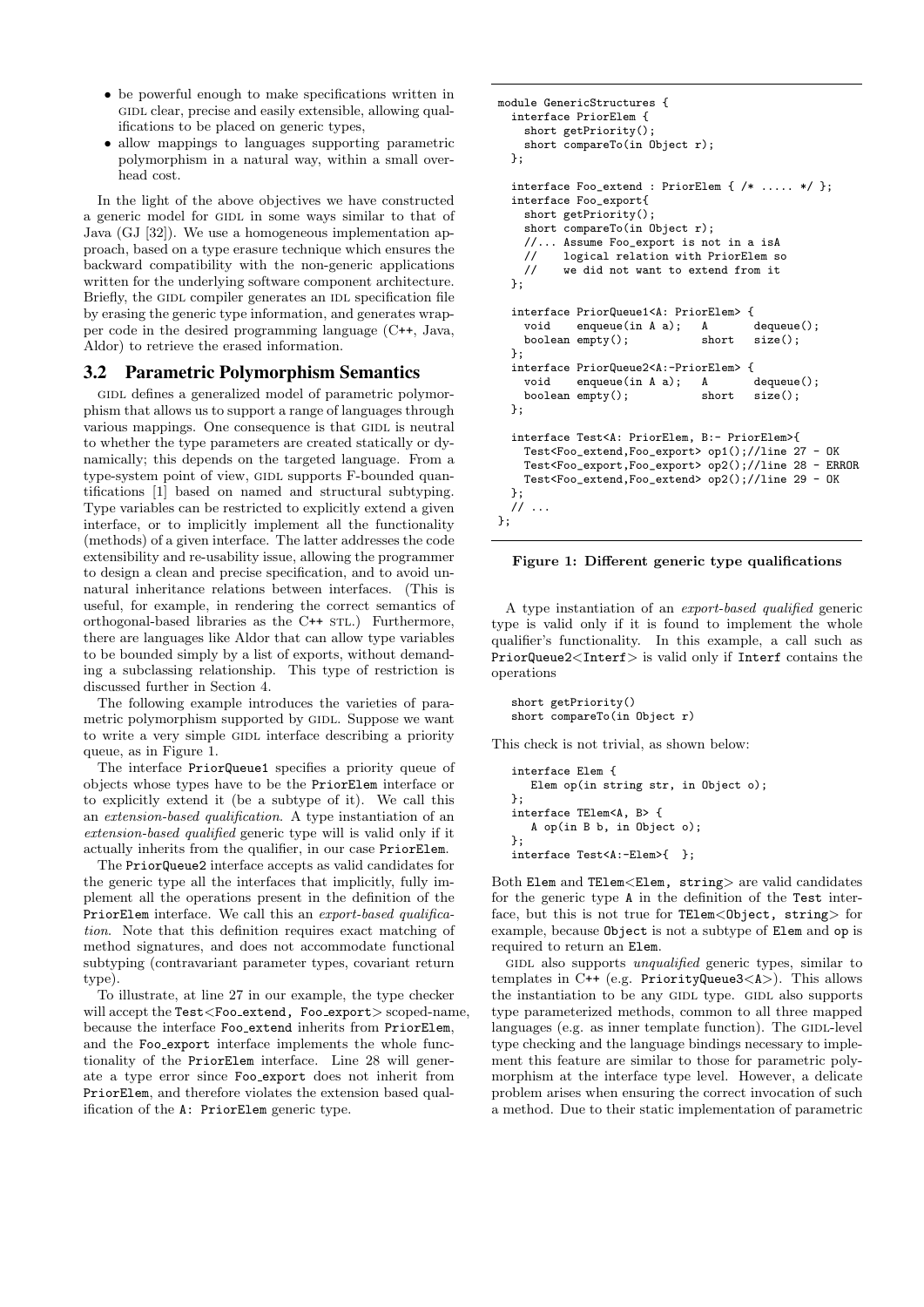```
//...
<forward_dcl> ::= ["abstract"] "interface" identifier
                    ["<" <template_dcl> ">"] ;
<template_dcl> ::= <template_dcl_unit>
         | <template_dcl> "," <template_dcl_unit> ;
<template_dcl_unit> ::= <identifier> [{":"|":-"}
                          <scoped_name>] ;
<template_call> ::= <template_call_unit>
            | <template_call> "," <template_call_unit> ;
<template_call_unit> ::= <const_type> ;
<scoped_name> ::= ["::"] <identifier>
                    ["<" <template_call> ">"]
         | <scoped_name> "::" <identifier>
                    ["<" <template_call> ">"] ;
//...
```


polymorphism, both C++ and Java expect the method-level generics to be instantiated at the call site. In our case, the code is split between the caller and callee and separately compiled, thus the server has no way of knowing the type parameter instantiations. To handle this, we pass extra reflective-parameters that encapsulate the type-information of the generic type instantiations. The server-side generates code for a small method, which invokes the parameterized method on properly instantiated type-parameters, just-intime compiles it and links it to the application. The generated method is finally called to complete the original invocation. The generated methods corresponding to different instantiations of the exposed type parameters can be cached for later reuse. A similar mechanism can be found in [23].

#### 3.3 Grammar and Consistency Checks

To provide syntax for parametric forms, we have modified the OMG IDL grammar as shown in Figure 2. Specifically, we have modified the derivation rule for the scoped name nonterminal so that we can manipulate template types inside the GIDL specification (we can have sequence, arrays, structures, unions, interfaces, regular-values, etc. making use of generic types).

We discuss a few details, with examples referring to the GIDL specification in Figure 3. We define the visibility scope of a generic type parameter to be throughout the interface in which it is defined. Following the same approach as in Generic Java [25, 32], we consider the subtyping to be invariant for parameterized types. For example, even if Elem is a subtype of Object, Comp<Elem> is not a subtype of Comp<Object>. In Figure 3, the type-checking of the Comparator<Comp<B>, Comp<A>> type (with mutualrecursive bounds) shall fail. This is because Comp<B> should extend  $Comp>$  and, since the subtyping is invariant for parameterized types, this implies that B and Comp<A> are precisely the same type, which is not true. Using a similar reasoning, one will find that the Comparator< Double, Float> type is well-formed.

```
interface Base<C> {
  typedef struct BaseStruct {
    Base<C> field;
  };
};
interface Comp<A> : Base<A>{
  void op1(in BaseStruct s);
};
interface Double : Comp<Float> {...};
interface Float : Comp<Double> {...};
interface Comparator<A : Comp<B>, B : Comp<A> > {
  Base<B>::BaseStruct op2();
  Comparator<Comp<B>, Comp<A> > op3(); //Error<br>Comparator<Double. Float> op4(): //OK
  Comparator<Double, Float> op4();
};
```
Figure 3: Scopes and type-checking

We turn now to the validity of the  $op1/op2$  operations of the Comp/Comparator interfaces. The op1 method takes a parameter of type BaseStruct. The latter makes use of the generic type C and is defined inside the Base interface, which is a superclass of Comp. It follows that BaseStruct is also in the scope of Comp, its signature in this context, determined by up-traversing the inheritance tree of Comp, being Base<A>::BaseStruct. In the case of the op2 method, all the information is stored inside the scoped name of the returned type: Base<B>::BaseStruct.

We explicitly note that the *extension-based qualification* is stronger that the export-based qualification. For example, the GIDL specification below should generate a compile error.

```
interface Test0<C:Type1> { ... };
interface Test1<A:-Type1> : Test0<A> { ... };
```
This is because the type variable  $A$  in the Test $1 \lt A$  scoped name is not required to extend Type1, as requested by the Test0 definition, but only to implicitly implement its functionality.

### 3.4 Well-Formedness Type Rules

This section discusses the issues that arise from the combination of both named and structural subtyping in the definition of the qualification semantics. Figure 4 shows some of the type rules for well-formedness and subtyping in the presence of qualified type variables. We do not discuss the unqualified generic type, as its formal integration does not pose any challenges.

In this discussion, the metavariable  $X$  ranges over type variables;  $T$ ,  $R$  and  $P$  range over types;  $N$  and  $O$  range over types other than type variables (non-variable types). I and m range over interface and method names respectively, while M ranges over method signatures. We write  $\overline{X}$ as a shorthand for  $X_1,...,X_n$  and  $\overline{X}\bar{\lhd} \overline{N}$  as a shorthand for  $X_1 \triangleleft_1 N_1, ..., X_n \triangleleft_n N_n$ . The length of the sequence  $\overline{X}$  is  $\#\overline{X}$ and we assume that the sequences of type variables contain no duplicate names. An interface table IT is a mapping from interface names to interface declarations. A type environment  $\Delta$  is a finite mapping from type variables to pairs of bounds and qualification relation, written  $\overline{X} \overline{\triangleleft N}$  where  $\triangleleft_i$  is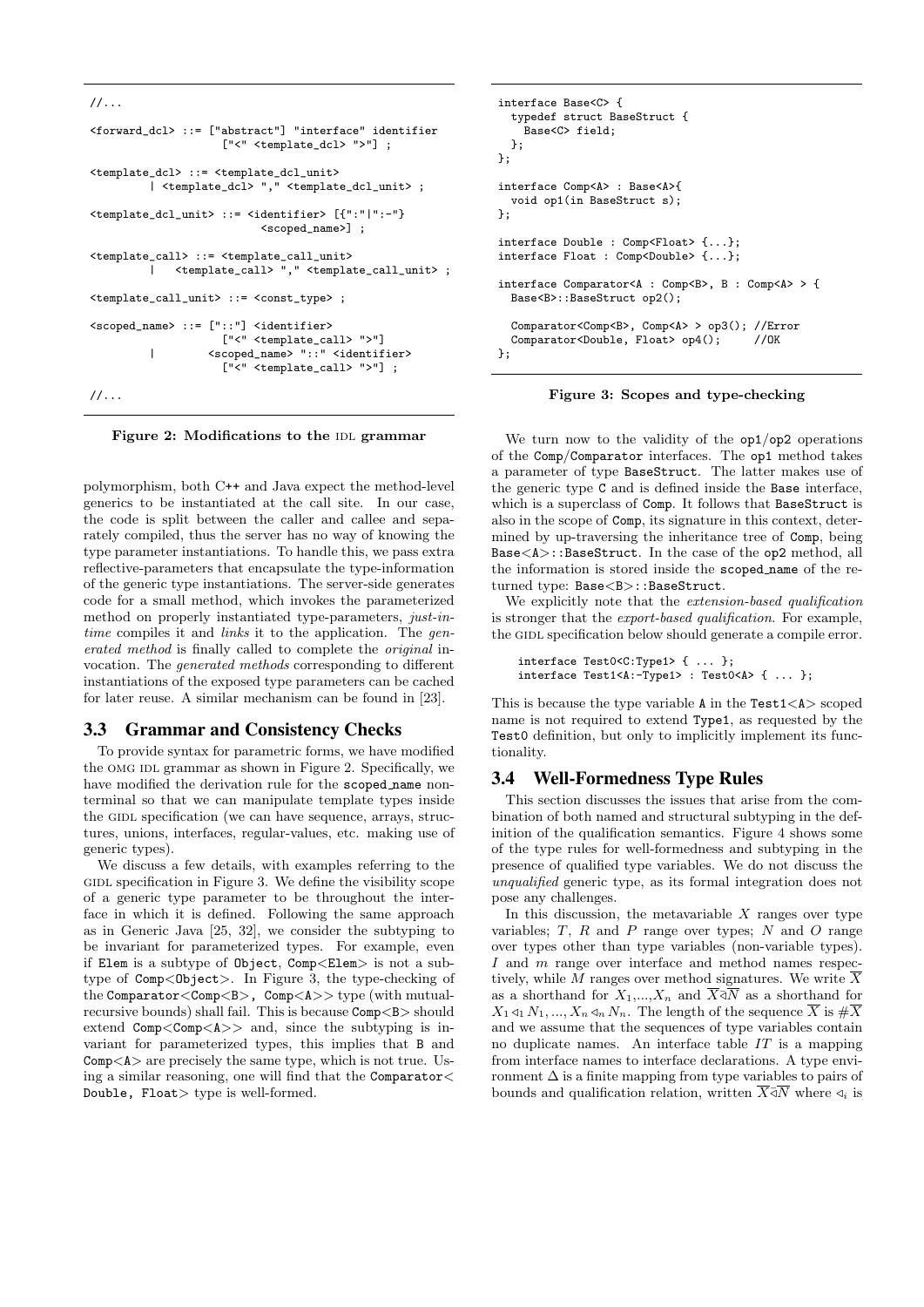( Well-formed types ":" and ":-" qualifications )

$$
\begin{array}{lll} IT(I)=interface & I<\overline{X} \overline{\triangleleft N}>:\overline{O}\{...\} & \vartriangleleft_i \in \{ \ : \ , \ : \ -\Delta \vdash \overline{T} & \Delta \vdash T_i \ \nabla_i \ \overline{[T/X]} N_i & \forall i \in \{1,.., \#X\} \\ \hline \textit{where } \nabla_i = & <: if \ \vartriangleleft_i = \ : \ \textit{and } \nabla_i = \ & <: \ \cdot \ \textit{if } \ \vartriangleleft_i = \ : \ -\Delta \vdash I < \overline{T} > \end{array}
$$

( Named subtyping "<:" )

$$
\frac{IT(I) = interface \ I < \overline{X} \overline{\triangleleft X} >:\overline{O}\{...\} \ \mathbf{q}_i \in \{\ : \ , \ : \ -\}}{\Delta \vdash I < \overline{T} > \ \langle : \ \overline{(T/X]O_i} \ \ \forall i \in \{1, ..., \#\overline{O}\}\}
$$

( Structural subtyping "<:-" )

 $Methods(O_1) = \{M_{11},..,M_{1k}\}$   $Methods(O_2) = \{M_{21},..,M_{2\ell}\}$ where  $\ell \leq k \Delta \vdash O_1 \Delta \vdash O_2 \Delta \vdash M_{2i} \preceq M_{1i} \forall i \in \{1, ..., \ell\}$  $\Delta \vdash O_1 \lt: -O_2$ 

( Method inclusion " $\preceq$ " – II )

$$
\begin{array}{ll}\nM_1 = R_1 \ m(\overline{P_1}) & M_2 = < \overline{X} \, \overline{\mathfrak{A}} \overline{N} > R_2 \ m(\overline{P_2}) & \mathfrak{A} \in \{: \ , \ : \cdot\} \\
\hline\n\overline{\mathfrak{A}} \overline{T} & \Delta \vdash \overline{T} & \Delta \vdash \overline{P_1} = [\overline{T}/\overline{X}] \overline{P_2} & \Delta \vdash R_1 = [\overline{T}/\overline{X}] R_2 \\
& \Delta \vdash M_1 \preceq M_2\n\end{array}
$$

( Method inclusion " $\preceq$ " – III )

$$
M_1 = \langle \overline{X_1} d_1 \overline{N_1} \rangle R_1 \quad m(\overline{P_1}) \quad M_2 = \langle \overline{X_2} d_2 \overline{N_2} \rangle R_2 \quad m(\overline{P_2})
$$
  
\n
$$
\Delta \vdash \overline{P_1} = [\overline{X_1}/\overline{X_2}]\overline{P_2} \qquad \Delta \vdash R_1 = [\overline{X_1}/\overline{X_2}]\overline{R_2}
$$
  
\n
$$
\underbrace{d_1, d_2 \in \{ \ : \ , \ : \cdot \} }_{\Delta \vdash M_1} \quad \Delta \vdash \overline{N_1} \quad \overline{\psi}(\overline{d_1}, \overline{d_2}) \quad [\overline{X_1}/\overline{X_2}]\overline{N_2}
$$
  
\n
$$
\Delta \vdash M_1 \leq M_2
$$
  
\n
$$
\psi(\overline{d_1}, d_2) = \begin{cases} d_1 = d_2 = \ : & \text{then} \ : \\ d_1 = d_2 = \ : & \text{then} \ : \\ d_1 = \ : & \text{and} \ d_2 = \ : & \text{then} \ : \\ d_1 = \ : & \text{and} \ d_2 = \ : & \text{then} \quad \eta \text{ where} \\ \overline{O_1 \eta O_2} = \text{true} \quad \text{if} \quad \{I | I \leq \ : O_1\} \subseteq \{I | I \leq \ : O_2\}, \\ & \text{and \text{false otherwise} \end{cases}
$$



one of the extend or export based qualifications. For brevity, some obvious rules are omitted from Figure 4: A type variable X is well formed in the type context  $\Delta$  if it belongs to the domain of  $\Delta$ . The type *Object* (the root of the IDL inheritance hierarchy) is well formed in any type context. Both subtyping relations are reflexive and transitive. Also, a type variable belonging to a type context is known to be in the corresponding subtyping relation with its bound.

The well-formedness rule in Figure 4 simply says that if the declaration of interface I begins with  $interfaceI < \overline{X} \overline{dN} >$ , then a type  $I \leq \overline{T}$  is well formed only if all the components of  $\overline{T}$  are well formed and if, in addition, substituting  $\overline{T}$  for  $\overline{X}$  respects the bounds  $\overline{N}$ . Also, note that the simultaneous substitution enables recursion and mutual recursion between variables and bounds [11]. The named subtyping rule  $(*\lt;$ :")

in Figure 4 is also straight-forward: the inheritance hierarchy is dictated by the interface table IT.

Intuitively, the type-rule for structural subtyping  $(*\lt;:-")$ says that  $O_1$  is a structural subtype of  $O_2$  if "it exports all the methods" of  $O_2$ . (IDL attributes are seen as a pair of methods: a getter and a setter). Note that  $O_1$  and  $O_2$  are instantiated types, in a given type context  $\Delta$ . To formalize this property we introduced the *inclusion relation* (" $\preceq$ ") between methods. If  $M_1$  and  $M_2$  are not type parameterized then  $M_1 \preceq M_2$  if the method names and signatures are identical. It follows in this case that also  $M_2 \prec M_1$ .

Type-parameterized functions can be viewed as a set of functions: one for each different instantiation of their generic types. If  $M_2$  is type parameterized  $(\overline{X} \triangleleft \overline{N})$ , but  $M_1$  is not, then  $M_1 \prec M_2$  if the method names are identical and there exist a set of well-formed types  $\overline{T}$  such that the substitution/instantiation  $[\overline{T}/\overline{X}]$  applied on  $M_2$  yields a signature identical with that of  $M_1$ . The last case is when both  $M_1$ and  $M_2$  are type parameterized. Let us assume only one type parameter for  $M_1$  and  $M_2$ :  $X_1$  and  $X_2$  respectively. (The generalization is straight-forward.) In order to have  $M_1 \prec M_2$  we need to have that the set of valid instantiation for  $X_1$  is included in the set of valid instantiations for  $X_2$ . Assume an *extend-based qualification*  $X_1 : O_1$  for  $X_1$  and an export-based qualification  $X_2$ : -  $O_2$  for  $X_2$ . The set of interfaces that extend  $O_1$  should be included in the set of interfaces that *implement*  $O_2$  and the necessary and sufficient condition is  $O_1$  :- $O_2$ . A similar line of reasoning leads to the definition of the  $\psi$  operator in Figure 4. The last case leads to an overly technical result, which requires the type-checker to work hard. We prefer the more elegant alternative that excludes this case: if  $X_1 : O_1$  and  $X_2 : O_2$ then  $M_1$  is not  $\preceq$ -included in  $M_2$ .

#### 3.5 GIDL to IDL Transformation

The implementation of our generic model employs a type erasure mechanism, based on the subtyping polymorphism supported by IDL. This preserves the interoperability between programs written over different implementations of the same software component architecture and allows our model to be easily adapted to enhance several software component architectures.

To achieve this, we constructed a translator from our GIDL to OMG IDL, accepting both regular IDL and GIDL specifications. When generating the IDL file, we first delete the generic type declarations from the GIDL file (delete the template\_dcl productions in the GIDL grammar). Then the unqualified/export-based qualified type variables are substituted by the  $\text{any}/\text{Object}$  IDL type, while the extend-basedqualified ones are substituted by the (type variable erased) interface type they are supposed to extend. The result should be a valid OMG IDL file, which can be compiled with a regular IDL compiler.

It is obvious that during this transformation we are losing the generic type information encapsulated in the GIDL specification. We recover this information by generating skeleton/stub wrapper classes in the target languages that make use of the specific characteristics of the parametric polymorphism in these languages. If we run the GIDL translator over the specification shown in Figure 1, it will generate the  $IDL$ specification in Figure 5.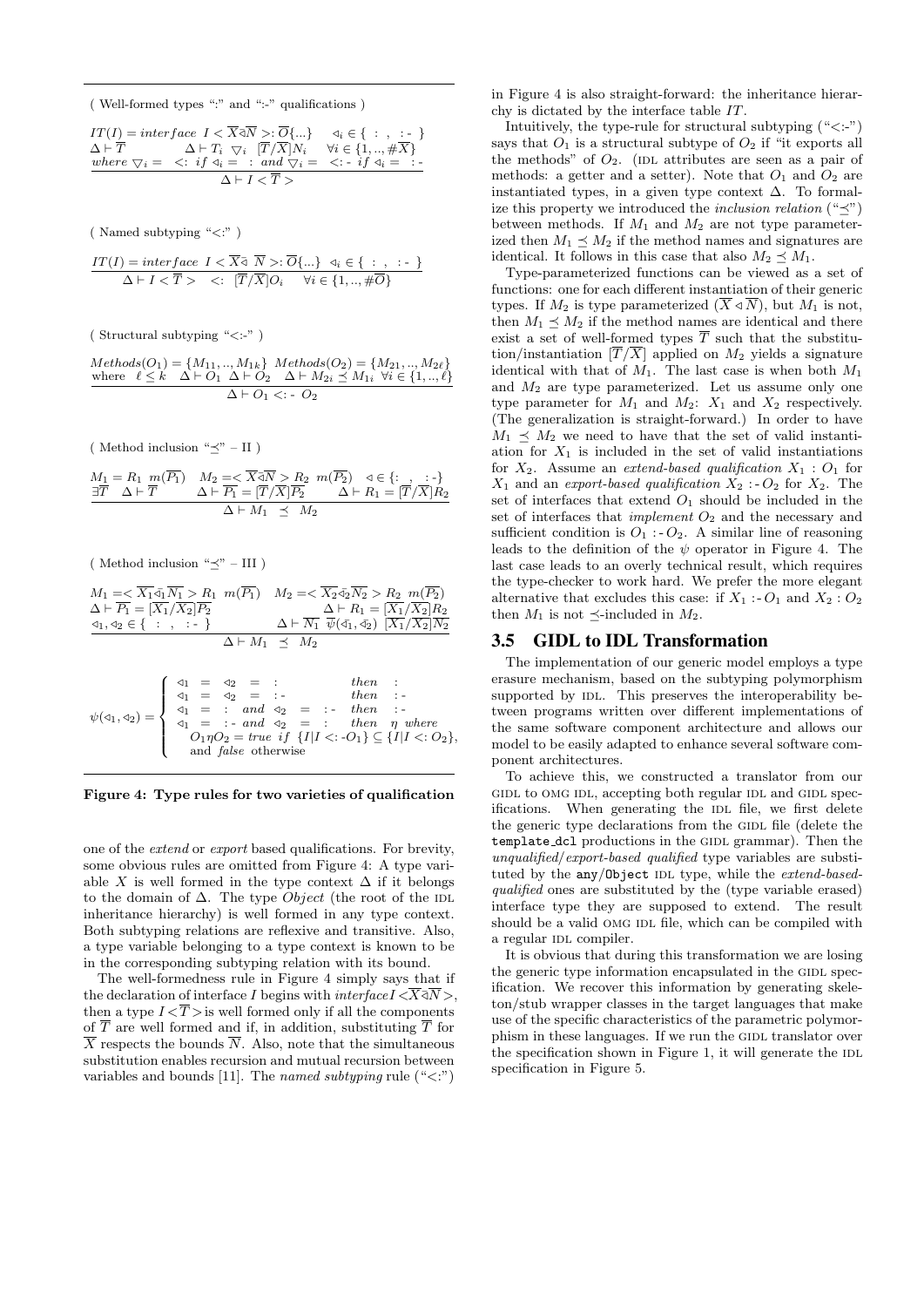```
module GenericStructures {
  \prime\prime\ldotsinterface PriorElem {
    short getPriority();
    short compareTo(in Object r);
  };
  interface PriorQueue1 {
    void enqueue(in PriorElem a);
    PriorElem dequeue();
    boolean empty();
    short size();
  };
  interface PriorQueue2 {
    void enqueue(in Object a);
    Object dequeue();
    boolean empty();
    short size();
  \lambda:
  // ...
};
```
Figure 5: The generated IDL specification

# 4. HIGH LEVEL IDEAS FOR MAPPING QUALIFIED GENERIC TYPES

Our generic type mechanism unifies the semantics of parametric polymorphism from different programming languages. In the implementation of our software tools we do as much work as possible at the unified level and in the GIDL to IDL translation, to minimize the language specific details.

### 4.1 Basic Ideas

Type-erasure for an extend-based qualified generic type is achieved by substituting it with the bounding-interface specified in the corresponding template dcl unit production. The Java and Aldor mappings are quite natural since this type of qualification is already supported. For the C++ language, due to its static binding time, the mapping can be achieved simply by casting an instance of the generic type to its corresponding qualifier. Note that this code is never executed at run-time, as shown in line marked "//\*" in Figure 6.

We show below that the *export-based qualified* generic type can be reduced to an extend-based qualification relation at the GIDL level. The idea here is to find, for each exportbased qualified generic type, all the possible interfaces that may implement the functionality of the associated qualifier.

The next step is to construct an interface that:

- implements the whole functionality of the qualifier (for a proper instantiation of its generic types, if any),
- becomes a natural parent for the interfaces identified in the previous step (in the sense that the inheritance does not actually introduce new functionality),
- defines a minimal number of generic types

We call the constructed interface the most specific generic antiunifier (MSGA) of the export-based qualification. The MSGA can be seen as the most specific antiunifier [28] or equivalently the least general generalization [27] of the types that satisfy the export-based qualifier.

```
// GIDL specification:
interface Foo { /*...*/ };
interface Test<T1:Foo> { /*...*/ };
      - - - - - - - - - - - - - - - - - - - - - - - - - - - -
// C++ mapping:
template<class T1> class Test :
virtual public ::GIDL::GIDL_Object {
  private:
    virtual void implTestFunction() {
      if(1) return: //*
      T1 a T1; Foo a Foo = (Food)a T1;
    }
  public:
    Test(::Test_var ob) {
      implTestFunction(); //...
    \frac{1}{2}//...
}
```
Figure 6: Extend-based qualification mapping to C++

```
interface Element {
  tp0 op(in tp1 a1, in tp2 a2, in tp0 a3,
         in tp3 a4, in tp1 a5);
};
interface TemplEl1<T1, T2> {
 T1 op(in T2 a1, in tp2 a2, in T1 a3,in tp3 a4, in T2 a5);
};
interface TemplEl2<T1, T2, T3> {
 T1 op(in tp1 a1, in T2 a2, in T1 a3,
         in tp3 a4, in T3 a5);
};
interface Test<A:-Element> {
  //use A
}
```


Section 3.4 has already introduced and explained the GIDL type rules related to well-formedness and subtyping in the presence of qualified type variables. Next we discuss the main stages involved in the MSGA construction and we present an example. This MSGA could be used as the erasure type for its corresponding generic type. We have chosen not to do so, however, due to CORBA's IDL limitations and we use Object instead.

# 4.2 Mapping *Export-Based Qualification*

The algorithm for computing the MSGA associated with an export-based qualification, presented here, works under the assumption that the extend-based qualification has already been mapped to the target language. Each GIDLinterface that may satisfy the export-based qualification in certain circumstances (for a given instantiation of the generic type for example), shall be made to implement the most specific generic antiunifier (MSGA) interface associated with that export-based qualification.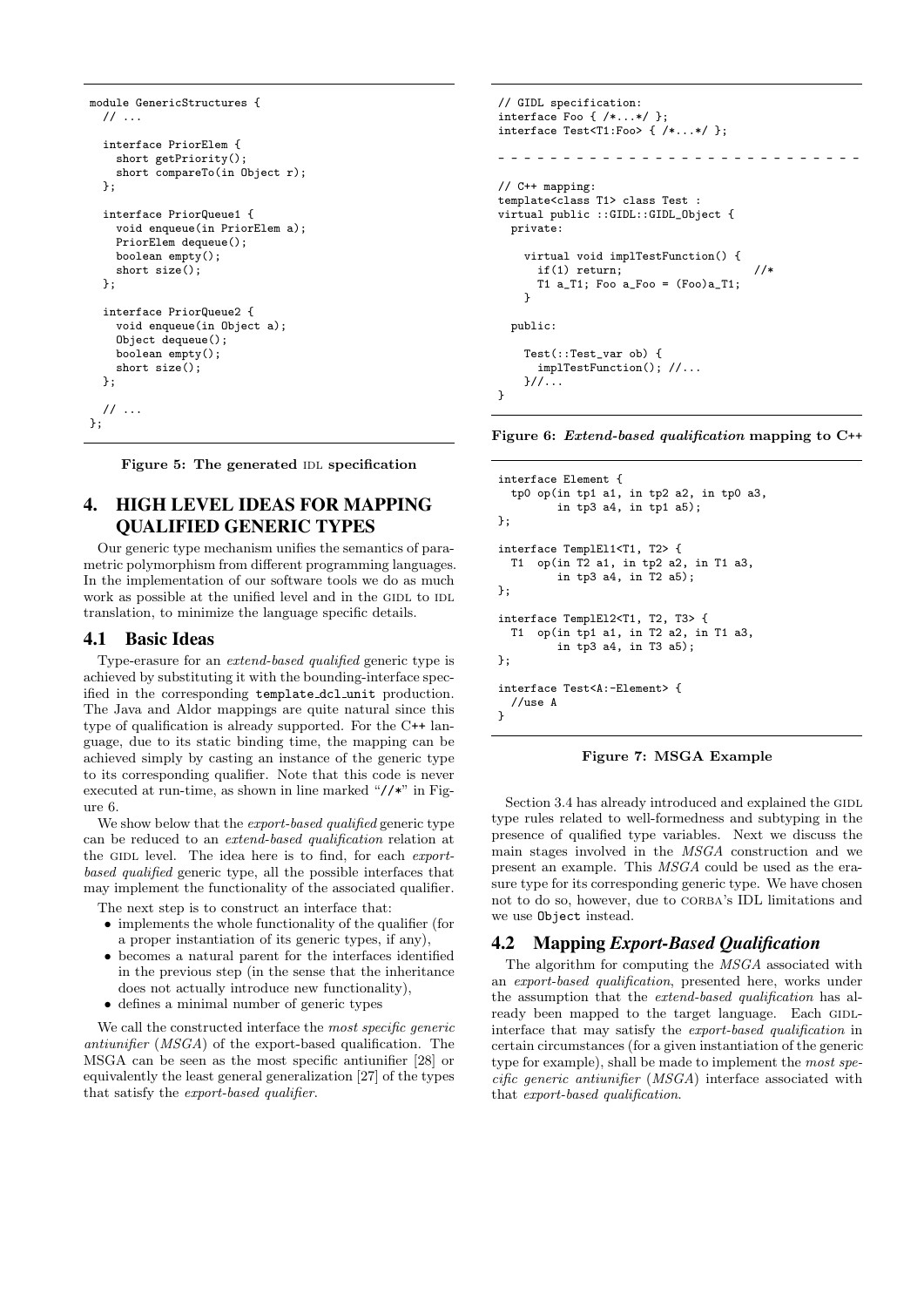```
interface MSGA<G0, G1, G2, G5> {
 G0 op( in G1 a1, in G2 a2,
         in G0 a3, in tp3 a4, in G5 a5 );
}
interface Element: MSGA<tp0,tp1,tp2,tp1> {...};
interface TemplEl1<T1, T2>: MSGA<T1,T2,tp2,T2> {...};
interface TemplEl2<T1, T2, T3>: MSGA<T1,tp1,T2,T3>{...};
interface Test<A : MSGA<tp0, tp1, tp2, tp1> >
{ //use A...};
```
#### Figure 8: The result of the MSGA Algorithm

As an example, consider the GIDL file shown in Figure 7. The Test interface uses an *export-based qualified* generic type. Among the valid candidates for the type instantiation one can list Element, TemplEl1<tp0, tp1>, TemplEl2<tp0, tp2, tp1>. Being given the methods in the Element interface and the set of interfaces defined in a GIDL specification, our task is to construct the most specific generic antiunifier (MSGA) of these candidates. First, we construct a new parameterized interface, with as many generic types as the number of parameters in all the methods of the "to be implemented" interface, plus the number of methods, as the return types should also be taken into account. In our example, the MSGA initially looks like:

```
interface MSGA<G0, G1, G2, G3, G4, G5> {
 G0 op( in G1 a1, in G2 a2,
         in G3 a3, in G4 a4, in G5 a5 );
}
```
Left like this, the interface created can make use of many different generic types, so we may want to simplify it. We create a matrix as below, in which the types that have to match will share the same column. If there is an interface that we can prove cannot implement the required functionality, it should not appear in the matrix.

| GO                      | G1          | G2                        | G3  | G <sub>4</sub> | G5          | MSGA                 |
|-------------------------|-------------|---------------------------|-----|----------------|-------------|----------------------|
| $\text{t}$ <sup>0</sup> | $t_{\rm D}$ | $\text{tp2}$              | tp0 | tp3            | $t_{\rm D}$ | Element              |
| $\mathrm{T}1$           | T2          | $\mathrm{t}$ <sup>2</sup> | T1  | tp3            | T2          | TemplE <sub>11</sub> |
| T1                      | t p1        | T2                        | T1  | tp3            | Т3          | TemplE <sub>12</sub> |

The first thing to do is to identify the columns formed by the same non-generic type. This occurs in G4's column in the above table. The next step is to remove the corresponding generic type from the template declaration part of the MSGA interface and substitute it with the non-generic type throughout the MSGA's interface definition. In our example this would be substituting tp3 for G4. A second simplification can be made if two columns are found to be equal. This occurs with columns 0 and 3 of our example. In this case we can also remove one of the generic types in the template declaration part of the MSGA interface and substitute it with the other generic type throughout the interface definition. Special care should be taken for the void return type, since it cannot be matched by any generic type instantiation.

Finally, all the interfaces found to be valid candidates to instantiate the export-based qualified generic type, are made to implement the simplified MSGA interface, as shown in Figure 8.

```
//A. GIDL specification//
// Eg. 1
interface Type1<A:-Type1<A> > {...};
interface Type2<B:-Type2<B> > : Type1<B> {...};
// Eg. 2
interface Elem<C>{...};
interface Test1<D:-Elem<D> >{...};
interface Test2<E:-Elem<E> >{...};
//B. MSGA constructs for the GIDL specification in A.//
// Eg. 1
1. interface MSGA1<A>{...}; //A:-Type1<A>
2. interface MSGA2<B> : MSGA1<B>{...}; //B:-Type2<B>
3. interface Type1<A : MSGA1<A>> : MSGA1<A>{...};
4. interface Type2<B : MSGA2<B>> :
                   Type1<B>, MSGA2<B>{...}; //***
// Eg. 2
5. interface MSGA3<T>{...}; //D:-Elem<D> and E:-Elem<E>
6. interface Elem<C> : MSGA3<C>{...};
7. interface Test1<D : MSGA3<D>>{...};
8. interface Test2<E : MSGA3<E>>{...};
```


It is clear that only Element, TemplEl1<tp0, tp1> and TemplEl2<tp0, tp2, tp1> will not be signaled with a compiler error when substituted for the generic type A in the Test generic interface. Notice also that the MSGA is using only unqualified type parameters in order to cover all possible type instantiations and that the generic type qualifications of the candidate interfaces (TemplEl1, TemplEl2) do not influence the algorithm in any way.

Type parameterized functions are accommodated in a straightforward manner in the algorithm presented. Section 3.4 has provided the details: If at least one type instantiation of a function satisfies the signature of another function that appears in the export-based qualifier, then we consider that the type parameterized function satisfies the qualifier's function. Conversely, if the export-based qualifier exports a type parameterized function, then only another type parameterized function will satisfy it and only if its set of valid type instantiations includes the one of the qualifier's function.

There are two additional points to mention with respect to MSGAs. Figure 9 presents a legal GIDL specification, together with its corresponding MSGA bindings. The first example in Figure 9 shows that we must preserve the inheritance hierarchy among MSGAs. If this were not done, the compiler would find an error while checking the correctness of the Type1<B> type in line 4. The B bound is  $MSGA2 < B$ >, but B should also be bounded by MSGA1<B> from the definition of Type1 in line 3. If no inheritance relation were defined among MSGA2 and MSGA1 interfaces, a compile-time error would be signaled.

In order to keep the number of generated MSGAs to a minimum, a simple unification algorithm is employed among export-based qualification relations. The second example in Figure 9 shows that only one MSGA (MSGA3) is constructed for the D and E export-based qualifications (lines 6,7).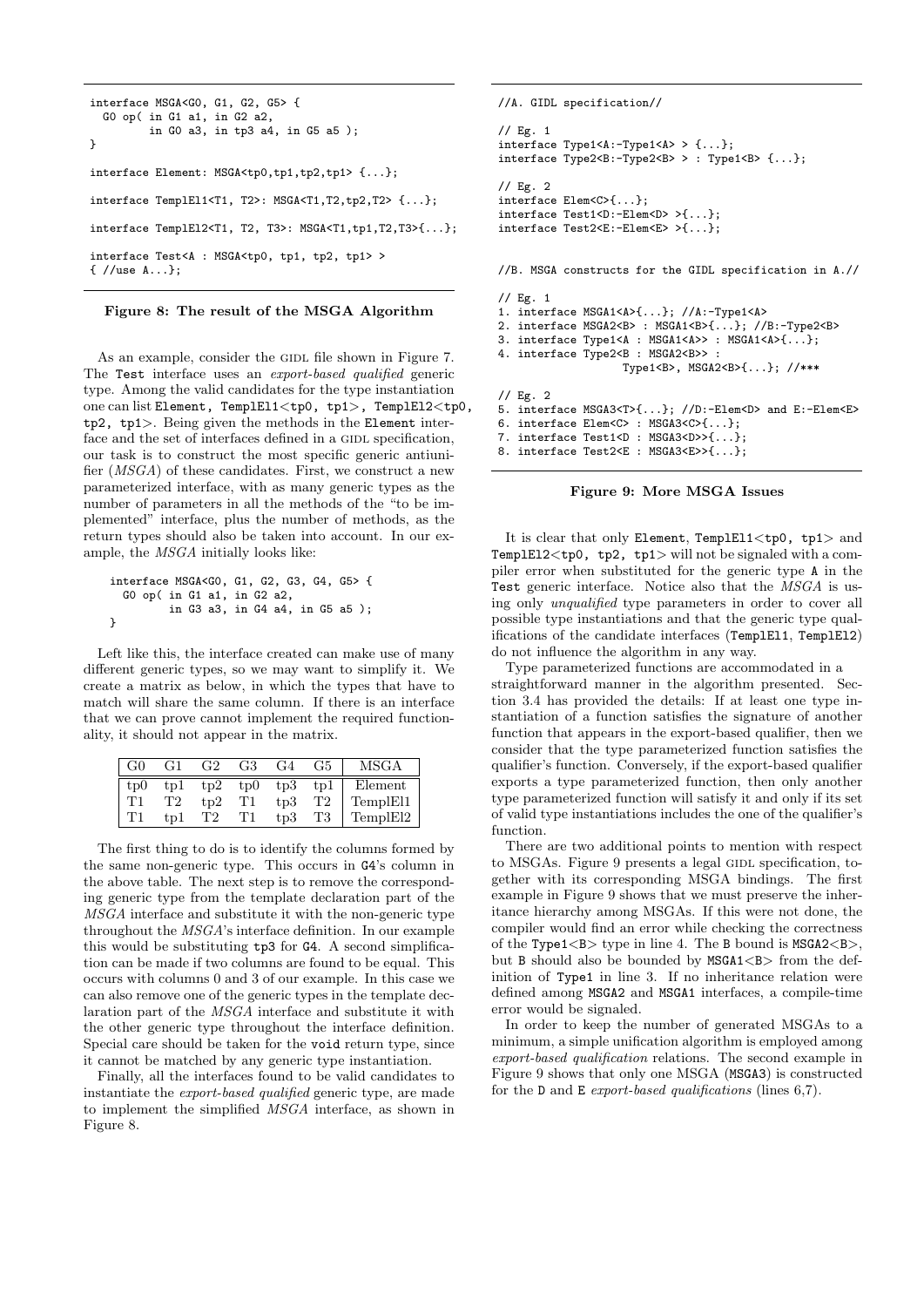```
template<class T1> class Test :
        virtual public ::GIDL::GIDL_Object {
  private:
    virtual void implTestFunction() {
       if(1) return;
       T1 a_T1; tp1 var1; tp2 var2; tp3 var3; tp0 var0;
       var0 = a_T1.op(var1, var2, var0, var3, var1);
    }
  public:
    Test(::Test_var ob) {
       implTestFunction();<br>//
          // ...
    }
 // ...
}
```
#### Figure 10: Incorrect C++ mapping

#### 4.3 Discussion

We should remember that during the GIDL to IDL translation, we are loosing the generic information present in our GIDL specification. We recover the lost information by generating wrapper classes corresponding to the constructs in the GIDL specification. We use the  $MSGA$  interfaces as a general approach for mapping the export-based qualification to both the C++ and Java programming languages (once we have implemented the mapping for the extend-based qualifications). They are also used at the GIDL level for type checking. One can notice that the MSGA construct introduces little runtime overhead, as it is used in the type-checking phase at compile time. The generated MSGA interfaces may look ugly, involving many generic type parameters. This is not a concern since their use is transparent to the user, as their only task is to ensure a correct translation of the GIDL semantics to the language bindings.

At a first sight, it might appear that in the case of the C++ mapping, an easier solution can be found for translating the export-based qualification. Namely, the A:-Element in Figure 7, can be wrongly mapped as in Figure 10.

This calls all the qualifier's functions on the generic type object. This translation is not consistent with the exportbased qualification semantics, however, as the generic type instantiation may export a method that is a subtype of the qualifier's method (in the usual functional lattice) and typechecking will succeed when it should not.

It might be desirable to have functional subtyping encapsulated in the *export-based qualification* semantics, especially since one could then easily map the semantics of functional subtyping through generics. In this case the code above will do. We are still investigating this but it appears to be difficult: If the generic model assumes invariant parameterized types subtyping, the current MSGA algorithm is insufficient. Conversely, if covariant and contravariant parameterized type subtyping is assumed, the MSGA algorithm can be made to work, but enforcing the correctness of the GIDL semantics in the mapped languages complicates the language bindings and the user interaction with the framework. This discussion is beyond the scope of this paper. At present, as described, our choice has been for invariant subtyping.

# 5. THE ARCHITECTURE OF THE GIDL BASE APPLICATION

We now present a high level view of our GIDL architecture: that is how the architecture components are created and how they interact to accomplish an invocation successfully. We then show how a programmer may use our architecture. We argue the transparency of our design, in the sense that the programmer need not know the internal architecture, but only the mapping rules from GIDL to a specific programming language.

#### 5.1 The GIDL Extension Architecture

Figure 11 illustrates the design of our proposed architecture. The circles stand for user's code. The rectangular boxes represent components in the standard OMG-CORBA architecture. This includes the IDL specification, the stub and skeleton, and the object request broker (ORB). The hexagons represent the components needed by our generic extension, including the GIDL specification and generated GIDL wrappers. The dashed arrows represent the *compiles to* relation among components. A GIDL specification compiled with our GIDL compiler will generate an IDL specification file, together with GIDL wrapper stub and skeleton bindings, which recover the lost generic type information.

The bottom part of the figure represents CORBA's internals. When compiling the IDL file with any vendor's IDL compiler, client stubs and skeletons will be generated and these serve as proxies for clients and servers respectively. Because the IDL defines interfaces so strictly, the stub on the client side will have no trouble matching perfectly with the skeleton on the server side, even if the two are compiled to different programming languages, or are running on different ORBs from different vendors, under different operating systems or hardware [26].

The solid arrows in Figure 11 depict method invocation. In CORBA, every object has its own unique object reference. The client must obtain an object's reference in a string representation. This is used by the ORB to identify the exact instance that must be invoked. As far as the client is concerned, it is invoking a method on the object instance. However, it actually calls the IDL stub that acts as a proxy and forwards the invocation to the ORB. It is the ORB's job to find the server, to pass the parameters, make the invocation and eventually to return a result to the client [26].

As stated previously, our generic extension for CORBA introduces an extra level of indirection in the original mechanism; in order to recover the generic type information lost by the GIDL to IDL transformation, stub and skeleton wrappers are generated to match the original GIDL specification. Basically, for every type in our GIDL specification, we construct  $C++/Java/ Aldor$  wrapper stubs that reference the CORBAstub objects generated by the IDL compiler. When the client invokes an operation, it actually calls a method on a GIDL stub wrapper object. The GIDL method implementation retrieves the CORBA-objects hidden by the wrapper-objects taken as parameters, invokes the method on the CORBAobject's stub hidden inside our wrapper class, gets the result, encloses it in a newly formed wrapper if necessary and returns it to the client application. The wrapper skeleton functionality is the inverse of the client. The wrapper skeleton method encapsulates the erased IDL objects with generics erased as GIDL ones, adding back the generic type's erased information. It invokes the user-implemented server method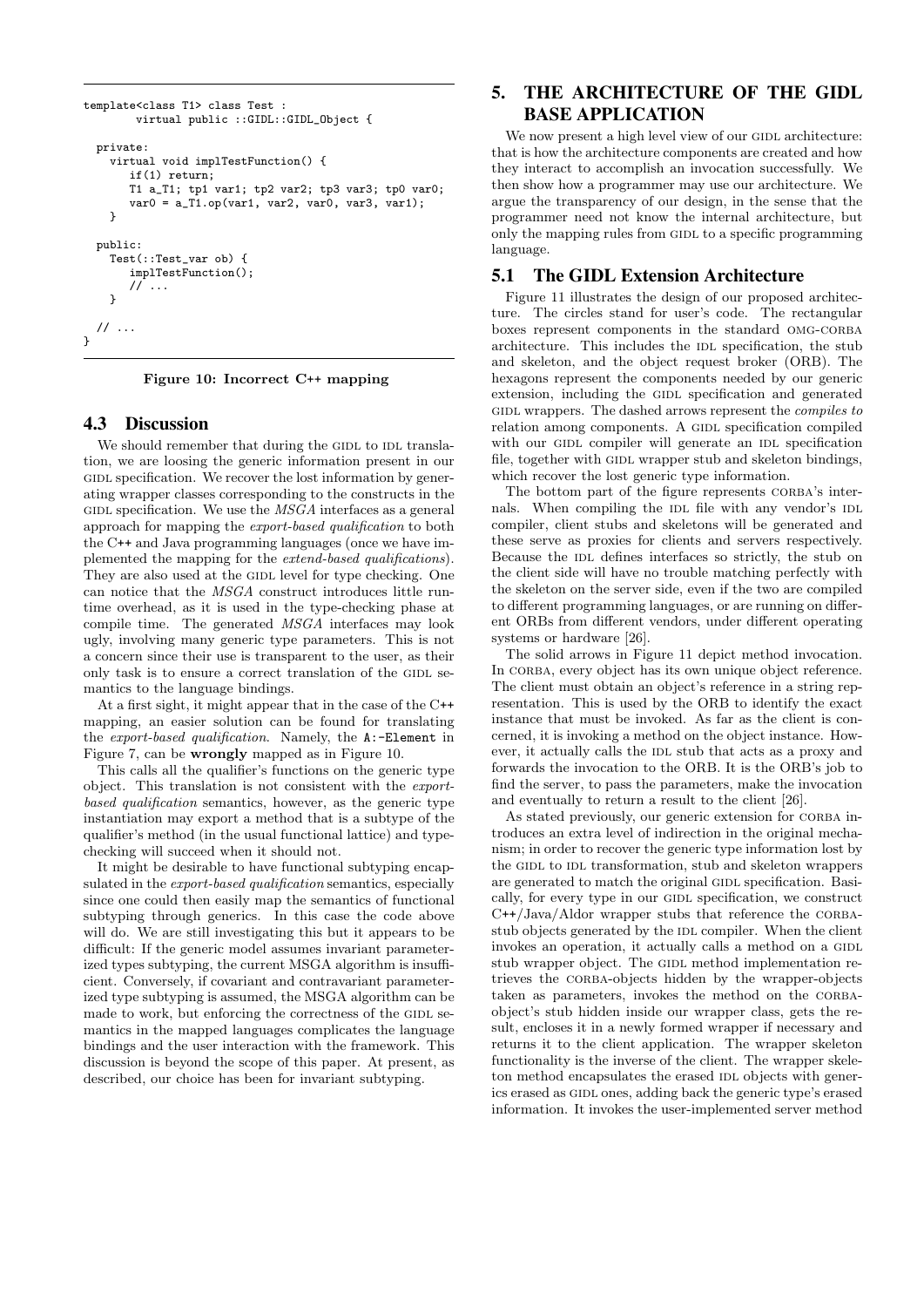

Figure 11: GIDL architecture for CORBA circle – user code  $hexagon - GIDL component$  $rectangle - CORBA component$ dashed arrow – is compiled to solid arrow – method invocation flow

with these parameters, retrieves the CORBA IDL-object or value from the returned object and passes it to the IDL skeleton.

Clearly, for our implementation to be CORBA compliant, corba's Interface Repository (IR) model would have to be changed to handle parameterized interfaces. Two new IR-IDL interfaces for TemplateDclUnit and TemplateCallUnit extending the IRObject interface should be added to the ir meta model and the InterfaceDef IR-IDL interface should be modified to contain a sequence of TemplateDclUnit and a list of TemplateCallUnit. The definition of ScopedName would also have to be made to deal with templates. The TypeCodes and the string representation of references would also be extended to contain parameterized type information. But as we stated earlier, it is not our goal to write a CORBA compliant extension of IDL. Thus a detailed investigation of the changes that would have to be done at the CORBA interface repository level is orthogonal to the goal of this paper. We interested exclusively in adding genericity to IDL; the OMG's IR is a mirror of IDL's specifications, thus the same ideas apply.

A more delicate problem is modifying a software component architecture's runtime to deal with dynamic invocation on parameterized methods, as by the use of generics the number of GIDL types is potentially infinite. This is handled by run-time re-compilation techniques, similar to that described in [23]. We start with a set of candidates for the instantiation of the generic method and expand this set incrementally as invocations with different instantiation for generic types occur.

```
interface PriorElem {
   short getPriority();
   short compareTo(in Object r);
};
interface PriorQueue2<A:-PriorElem> {
   void enqueue(in A a); A dequeue();<br>boolean empty(); short size();
   boolean empty();
   A creatNewA(in short s);
};
```
Figure 12: GIDL for a simple priority queue

With minimal modifications to the wrapper code generation, our generic extension architecture can sit on top of other software component architectures such as DCOM or JNI. Targeting DCOM is straight-forward, as its design is similar to CORBA.

Enhancing JNI is more subtle: Given a GIDL specification file, wrapper stubs are generated on the C++ and Java sides. These make use of parametric polymorphism and will ensure that the GIDL semantics are statically enforced in both mappings, similar to our design for CORBA. What differs is the implementation of the erased stub. On the C++ side, this corresponds to the mechanism provided by jni to invoke the jvm; it can be mangled inside the wrapper classes and hidden from the user. To call Java code from C++, the C++ parameterized wrapper classes use the JNI mechanism to invoke, through jvm, the parameterized Java wrapper classes. To call C++ from Java, the parameterized Java wrapper classes, containing only native methods, are compiled and, as a result, the C++ generic erased stub is generated. The latter re-directs the invocation to the parameterized wrapper class.

In summary, the generic extension for our CORBA case study can be applied on top of any CORBA-vendor implementation, while maintaining backward compatibility with standard CORBA applications. Moreover, with minimal changes, our architecture can be applied to various heterogeneous systems. Our approach has been to design a general and clean extension architecture and then to apply aggressive optimization techniques to reduce the overheads incurred by casting, and the extra indirection in invocation. One can anticipate that a combination of optimizations, including pointer aliasing, scalar replacement of aggregates, copy propagation and dead code elimination, will achieve this in most cases.

### 5.2 The User's Perspective

Consider the GIDL specification shown in Figure 12. When implementing the server side, the programmer should extend the generated skeleton wrapper classes PriorQueue2 and PriorElem, implementing the operations that appear in the GIDL specification. This is the usual CORBA procedure for writing servers, so the user will find no difficulty here.

A excerpt from a C++ client program that makes use of the types defined in this GIDL specification is shown in Figure 13. Suppose the server is represented by a GIDL:: PriorQueue2<GIDL::PriorElem> object. The client obtains a string representation of a reference to the generic type erased object, i.e. :: PriorQueue2 from the server (line 1).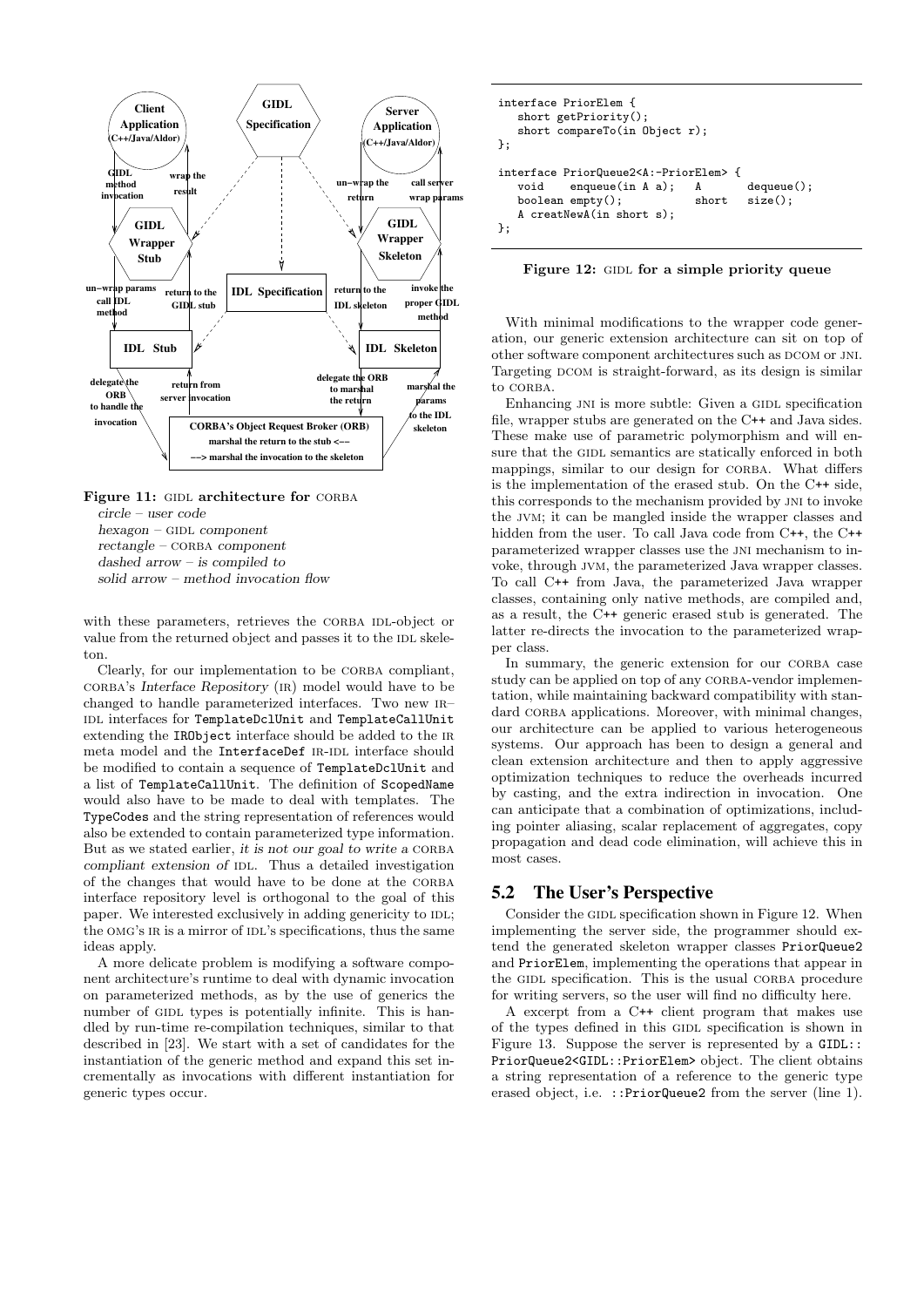```
1. CORBA::Object_var obj = orb->string_to_object(s);
```

```
2. GIDL::PriorQueue2<GIDL::PriorElem> gpq(pq_orig);
3. GIDL::PriorElem gPEobj =
     gpq.createNewA(GIDL::Short_GIDL(1));
```

```
4. gpq.enqueue(gPEobj); // OK
   // Obtain a reference to the CORBA::Object
```

```
5. gpq.enqueue(obj);
```

```
6. PEobj = gpq.dequeue();
```

```
7. GIDL::Short_GIDL sh = PEobj.getPriority();
```

```
8. cout << sh << endl; //prints "1"
```


It creates a generic wrapper stub (line 2) together with an IDL stub proxy. The latter is implemented inside the wrapper class constructor to hide the internal architectural design. From this point on, the user can transparently invoke the server functionality (lines 4, 6, 7). In Figure 13,  $GIDL::Short_GIDL$  is the  $C++$  mapping type for  $GIDL$ 's short. Line 5 generates a compile-type error, signaling the user that his code does not obey the GIDL specification semantics. If we look at the GIDL specification in Figure 12, the enqueue operation is supposed to take a parameter of type A. In our case the parameter is substituted by GIDL::PriorElem, since we are working with GIDL::PriorQueue2<GIDL::PriorElem>. Therefore the parameter of the enqueue function is expected to be of type GIDL::PriorElem and not CORBA::Object.

To conclude, our architecture places little burden on programmer's shoulders, as most of our implementation details are hidden. The steps in application design are the same as those required for a standard CORBA application, but now the implementation can use generic programming. The details of the language bindings for C++, Java and Aldor are given in the next section.

# 6. LANGUAGE BINDINGS

In Section 5 we discussed in general terms the high-level ideas involved in the design of our framework. Now, by seeing the mapping specifics, we complete the description of the overall architecture. There are two reasons for presenting aspects related to the language bindings: First, as the targeted languages cover a wide-range of parametric polymorphism semantics and binding time models, it is informative to understand how the mappings work. Second, it is of practical interest to mention some of the less obvious details that are important in achieving an effective mapping.

We do not give a formal proof for the correctness of the translation schemes for the language bindings. This would be a tedious task as none of the targeted languages, to our knowledge, have a complete formal model. An approach similar to that adopted for *Featherweight GJ* [11], working with only a small functional subset of the languages considered, might be used to prove that our extension does not introduce any run-time errors.

# 6.1 GIDL to C++ Mapping

This section describes how the stub and skeleton wrappers, presented in the previous section as high level components of our architecture, are implemented when the targeted language is C++. We first introduce the high-level mapping ideas, including the correspondence between GIDL and C++ types. We then elaborate on the wrapper objectmodel and on the C++ implementation of GIDL's export- and extend-based qualifications.

```
// GIDL:
interface GenericInterf<A> {
   struct GenericStruct {
      typedef A A_array[5][5];
      A_array field;
  };
};
- - - - - - - - - - - - - - - - - - - - - - - - - - - -
// C++:
template<class A> class GenericInterf: GIDL::GIDL Object{
  struct GenericStruct : GIDL::GIDL_Object {
    typedef Array_GIDL<...,A,...> A_array;
    public: A_array field; // ...
  }
  // ...
}
```


# *6.1.1 High-Level Mapping Ideas*

The mapping from GIDL to  $C++$  is for the most part quite easy and natural, as the IDL syntax and semantics are quite close to those of C++. We closely follow the same conventions used in the standard IDL to  $C++$  mapping, so the user will not feel any major conceptual difference when using our generic architecture.

GIDL modules are translated into  $C++$  namespaces; GIDL interfaces into C++ (possibly template) classes, encapsulating all the functions that appear in the GIDL interface together with getter and setter functions for every attribute in the GIDL interface. A GIDL structure is mapped to a C++ class, with setter and getter functions for each field in the GIDL structure. GIDL basic types (short, long,  $etc$ ) are mapped to corresponding C++ types, providing the expected functionality by means of operator overloading. GIDL's arrays and sequences are mapped by type instantiating a C++ generic array/sequence class in which the "[]" operator is overloaded. In our implementation, the relation between the wrapper objects and the associated CORBA-objects is many to one: There can be several wrappers storing the same CORBA-object. Memory management is simple, creating our wrapper objects on the stack only. Thus there is no need for explicit de-allocation.

Our GIDL-C++ stub and skeleton wrappers are encapsulated within the "GIDL" and "GIDL implem" namespaces. The inheritance hierarchy at the GIDL specification level is preserved in the C++ mapping. GIDL scopes directly create C++ scopes, as the C++ semantics allows the definition of nested classes. A side-effect of this is that the generic types defined by a generic GIDL interface stay in the same position after the C++ translation and do not create generic type duplicates for the nested GIDL structures (as happens in the Java mapping case).

In the example shown in Figure 14, a GIDL specification containing a structure type nested inside an interface type is similarly translated to C++ as a nested definition of classes. The generic type parameter A is shared inside the nested scope.

Our wrapper objects, no matter what GIDL type they represent, can be seen as an aggregation of a reference to the erased CORBA value they represent, the generic type information associated with them and the casting functionality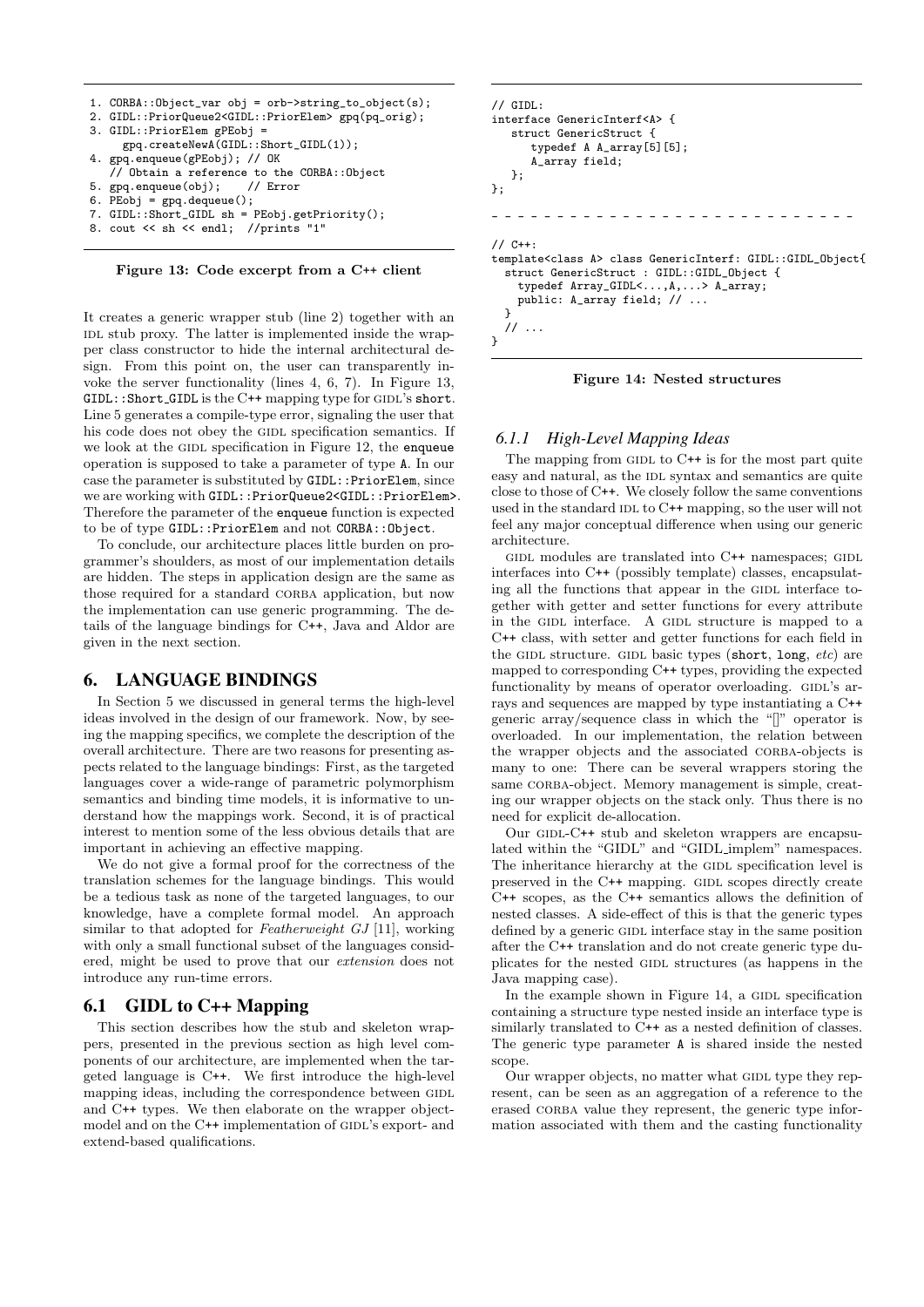```
template<class T1,class T2,class T3>
class Test : virtual public ::GIDL::GIDL_Object
{
  protected:
    ::Test_var* obj;
  private:
    virtual void implTestFunction() {
      if(1) return;
      T2 a_T2; MSGA_Foo msga = (MSGA_Foo)a_T2; //1<br>T1 a_T1; Foo a_Foo = (Foo)a_T1; //2
      T1 a_T1; Foo a_Foo = (Foo)a_T1;
    \overline{\phantom{a}}public:
    Test(::Test_var ob)
    \{ obj = new ::Test\_var(obj); implTestFunction(); \}11...::Test_var getOrigObj() { return *obj; }
    void setOrigObj(::Test_var o)
    \{ *obj = ::Test::\_dupdate(o); \}static ::Test_var _narrow(
      Test<T1,T2,T3> corba_obj_TIDL)
    { return *corba_obj_TIDL.obj; }
    static Test<T1,T2,T3> _lift(
      CORBA::Object_var corba_obj_TIDL)
    {
       return (Test<T1,T2,T3>(
          ::Test::_narrow(corba_obj_TIDL)));
    }
    static Test<T1,T2,T3> _any_lift(CORBA::Any_var a)
    \{ /*. . . * / \}static CORBA::Any_var _any_narrow(Test<T1,T2,T3> w)
    { /*...*/}
    //...
    virtual GIDL::Foo op(T1 a1_G, T2 a2_G, T3 a3_G,
      GIDL::Foo a4 G{
       ::Foo_var a1= a1_GIDL._narrow(a1_G); //3
      CORBA::Object_var a2= a2_GIDL._narrow(a2_G); //4
      CORBA::Any\_var a3= a3_GIDL._any_narrow(a3_G);//5<br>::Foo var a4 a4 G. narrow(a4 G): //6
       ::Foo_var a4 a4_G._narrow(a4_G); //6<br>::Foo var a0 GIDL= (*obi)->op(a1.a2.a3.a4); //7
       ::Foo_var a0_GIDL= (*obj)->op(a1,a2,a3,a4);
      GIDL::Foo retGIDL;
      return retGIDL._lift(a0_GIDL); //8
    }
};
```


they define. They also inherit the functionality provided by the corresponding GIDL type. This is similar to the "reified type" pattern of Johnson [12], where objects are used to carry type information or to some uses of dependent product types.

#### *6.1.2 Wrapper Stub Object Model*

Figure 15 shows A piece of the generated wrapper stub for the following GIDL specification.

```
interface Foo \{ /*...*/ };
interface Test<T1:Foo, T2:-Foo, T3>
{ Foo op(in T1 t1, in T2 t2, in T3 t3, in Foo f); };
```
As stated in Section 6.1.1, the type casting functionality is common to all the stub wrapper types. This is represented in Figure 15 by the lift and narrow methods. The lift method returns a new instance of the wrapper class encapsulating the CORBA-object received as parameter, while **narrow** returns the CORBA-object encapsulated by the

wrapper object. The any lift and any narrow functions have a similar functionality, but they are used in conjunction with the CORBA::Any type, our erasure for the unqualified generic type.

The implementation of the op function (in Figure 15) illustrates the method invocation mechanism. All the wrapper objects received as parameters are unboxed to IDL stub objects. Following the type erasure rules, a wrapper interface type object is unboxed to the CORBA stub object it encapsulates (line  $/6$ ), a *unqualified* generic type is erased to the CORBA::Any var type (line  $/5$ ), an extend-based qualified generic type is unboxed to the IDL-stub type associated with its qualifier (line  $\ell/3$ ) and finally an *export-based qualified* generic type is erased to the  $CORBA$ :: Object type (line  $1/4$ ). The IDL stub method is invoked on the object reference that our wrapper encapsulates (line marked 7) and finally the returned CORBA stub object/value is boxed inside a stub wrapper object and is returned to the client application (line //8).

The last thing to note here is the C++ mapping of GIDL's export- and extend-based qualifications for generic type parameters. We remind the reader that C++ does not support restrictions on generic type parameters. We achieve this through the implTestFunction() function (in Figure 15), which is called from the wrapper class constructors.

As discussed in Section 4.1, our implementation relies on C++'s static binding. In the case of the extend-based qualified generic type, a simple cast to the qualifier's type suffices (shown on line //2). This enforces the condition that the substituted type has to inherit from the qualifier (GIDL::Foo in our case). The mapping of an export-based qualification requires the construction of the MSGA associated with that generic type declaration, as discussed in Section 4. The generic type instantiation is valid if the cast to the associated MSGA succeeds (line //1 in Figure 15). Otherwise a compile-time error is generated during type checking.

Our mapping of parameter qualifications adds no run-time overhead, as our verification code (lines //1 and //2) follows the statement if(1) return; so is never reached. After the type-checking phase is completed, any reasonable compiler will discover this and all the calls to implTestFunction() will be eliminated.

#### 6.2 GIDL to Java Mapping

The Java mapping follows the same main lines as the C++ mapping. We create wrappers objects that encapsulate CORBA object references and recover the generic type information lost during the GIDL to IDL erasure transformation. We follow the same translation rules defined in the standard IDL to Java mapping. The GIDL inheritance hierarchy is translated to a corresponding inheritance hierarchy among Java interfaces, the root of the hierarchy being the GIDL Value Interf interface. We do this because Java classes do not support multiple inheritance.

One drawback of the Java mapping is that it requires the user's help. Java does not support object instantiation of a generic type parameter, e.g. new A(). Neither does it provide reflection feature on its generic types. The constructor of a parameterized class (which is the mapping of a GIDL type) will force the user to pass an extra parameter for each generic type introduced by that class. This is needed because otherwise we cannot enforce an exact boxing/unboxing mechanism between our wrapper objects and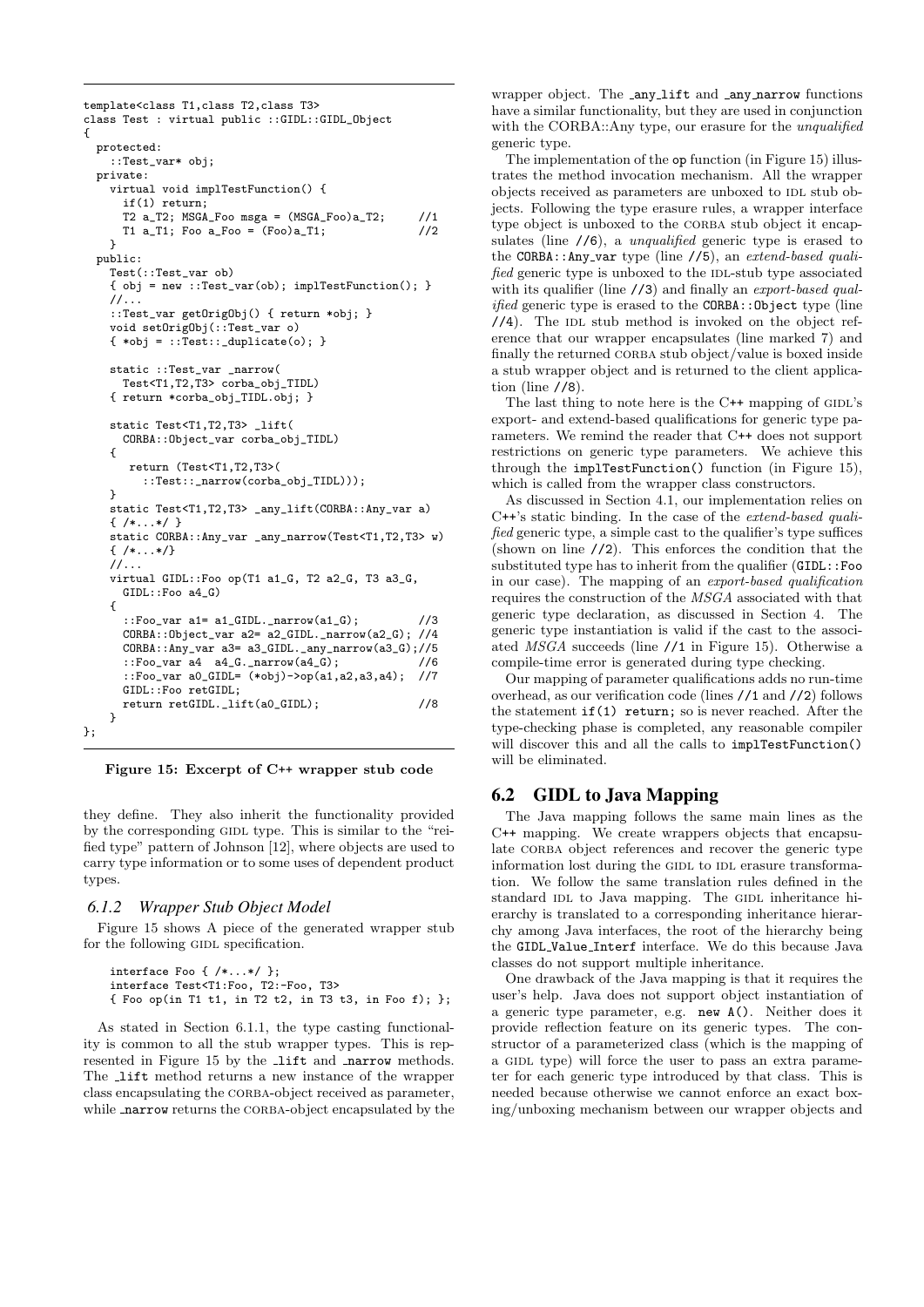```
package GIDL.Base;
import GIDL.*;
public final class BaseStruct<
    C extends GIDL.GIDL_Object,
    E extends GIDL.GIDL_Value_Interf
>
    implements GIDL.GIDL_Value_Interf
{
  // The encapsulated CORBA object
  private org.omg.CORBA.Object obj;
  private C c; private E e;
  public BaseStruct(C c, E e, org.omg.CORBA.Object ob)
  \frac{1}{2} obj = ob; this.c = c; this.e = e; }
  public BaseStruct(C c, E e)
  { this.c = c; this.e = e; }
  public BaseStruct<C, E> lift(org.omg.CORBA.Object b)
  { return (new BaseStruct<C, E>(c, e, b)); }
  public Base.BaseStruct narrow(BaseStruct<C, E> t)
  { return t.obj; }
  public BaseStruct<C, E> any_lift(org.omg.CORBA.Any a){
    try{ Base.BaseStruct ob =
            Base.BaseStructHelper.extract(a);
          return (new BaseStruct<C, E>(c, e, ob));
   } catch(Exception exc){ /* ... */ }
  }
  public org.omg.CORBA.Any any_narrow(BaseStruct<C,E>o){
    try{ org.omg.CORBA.Any a = orb.create_any();
          Base.BaseStruct bb = o.obj;Base.BaseStructHelper.insert(a, bb);
          return a;
   } catch(Exception exc){ /* ... */}
  \frac{1}{2}...
  public C get_field_c()
  { return (C)c.lift(obj.field_c); }
  public void set_field_c(C co)
  { obj.field_c = c.narrow(co); }
  public E get_field_e()
  { return (E)e.any_lift(obj.field_e); }
  public void set_field_e(C eo)
  \{ obj.field_e = e.any_narrow(eo); \}}
```
Figure 16: Java wrapper stub mapping

stub objects. The virtual call on such an object will invoke the correct boxing/unboxing function for the instantiated type, otherwise the lift/narrow methods will be called on the Java erased type and this is not correct.

We omit the implementation details and touch only upon the constructs that are mapped in a conceptually different manner than in the C++ case. The remainder is similar to the C++ mapping. We focus on the Java mapping of the implicitly parametric structures, that is GIDL structures that are nested in the scope of a generic interface, and that use some of the interface's generic type parameters. An example of such structure is the following:

```
interface Base<C: Object, D, E> {
  typedef struct BaseStruct {
    C field_c;
    E field_e; };
};
```
Since we have defined that the scope of a generic type parameter is throughout the interface in which it is declared, the example is perfectly legal GIDL code. In order to perform the mapping, we need to know which are the generic parameters used in the structure definition, and also any constraints that apply to them. The Java mapping for the BaseStruct parameterized structure, presented above would be that shown in Figure 16.

As we have seen with the C++ mapping, each wrapper stub class implements two methods: lift and narrow, which are used to encapsulate and retrieve a CORBA-object. However, since Java does not support any run time information with respect to type variables, we cannot declare the lift and narrow methods statically. We ask the user to provide a trivial object for each type variable in the declaration of an interface. This allows dynamic creation of new instances of the variable type using *virtual calls* to lift, any lift on the trivial objects. The any lift and any narrow methods are similar to lift and narrow and are used for the unqualified generic types (as their erasure is the IDL any type). In addition, the GIDL wrappers provide an implementation for each method in the declaration of the corresponding GIDL interface and for any the get and set methods corresponding to fields in the structure definition.

# 6.3 GIDL to Aldor Mapping

We now describe the high-level ideas used in the Aldor mapping case. Since Aldor was not one of the programming languages for which CORBA provides standard mappings, we have developed our own mappings from scratch. As usual we avoid implementation details and keep the discussion at a high level.

### *6.3.1 The Aldor Programming Language*

As we do not assume the reader to be familiar with the Aldor language, we briefly introduce it here. As mentioned earlier, Aldor [33, 34, 35] is a strongly typed functional programming language with a higher order type system and strict evaluation. Aldor has been used primarily in the area of symbolic mathematics software. The type system has two levels: each value belongs to some unique type, known as its domain. Domains are (in principle) run-time values, but they belong to type categories that are determined statically. Categories can specify properties of domains such as which operations they export and are used to specify interfaces and inheritance hierarchies. We want to emphasize that throughout this article, the term "category" refers to these type categories and not the objects of mathematical category theory. The biggest difference between the two-level domain/category model and the single-level subclass/class model is that a domain is an element of a category, whereas a subclass is a subset of a class. This difference eliminates a number of deep problems in the definition of functions with multiple related arguments. Dependent products and mapping types are fully supported in Aldor. Generic programming is achieved through explicit parametric polymorphism, using functions which take types as parameters and which operate on values of those types, e.g.:

 $f(R: Ring, a: R, b: R): R == a * b - b * a$ 

An example of Aldor program is shown in Figure 17. It defines a parametrized category Module(R), representing the mathematical category of R-Modules. Categories specify requirements on parameters and state properties of the result. Domains belonging to Module(R) export the scalar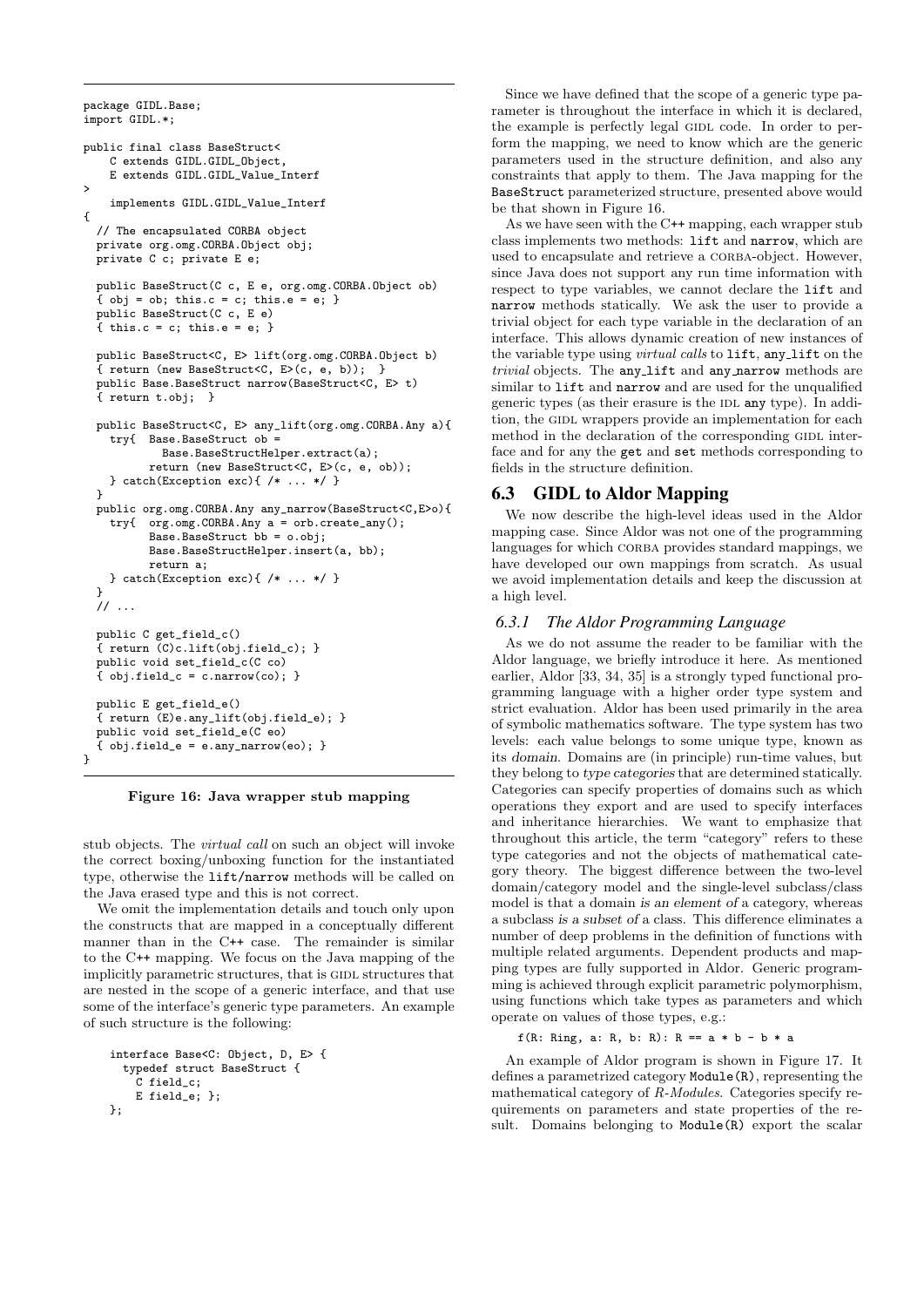```
define Module(R: Ring): Category == Ring with {
   *: (R, \frac{\%}{\%}) -> \frac{\%}{\%};
}
Monomial(R: Ring): Module(R) == add {
   Rep == SingleInteger;
   import from Rep;
   (r: R) * (x: %): % == per(r * rep x);}
```


multiplication operation, \*, which returns an element of the domain. In Aldor, within a domain-valued expression, the name % refers to the domain name being computed. This is fixed-pointed and can be used as a type name. A type Rep is defined for every domain to give a representation for %, while rep and per are type conversion functions (rep:%->Rep; per:Rep->%). The Monomial domain constructor is declared to return an element of the Module(R) category. It has the dependent mapping type (R: Ring)-> Module(R), taking a parameter R, of category Ring, and producing an R-Module. Static analysis can use the fact that R provides all the operations required by Ring, thus allowing static resolution of names and separate compilation of parameterized modules.

#### *6.3.2 GIDL Mapping*

Both GIDL and Aldor provide a set of low-level types, for example fixed size integers and floating point numbers, strings, etc. The correspondence between these low-level types is straightforward. We use Aldor's ex post-facto domain extension on the basic types to extend them with the functionality needed by our framework. That is, the existing domains are extended to satisfy new type categories supporting GIDL in an aspect-oriented manner.

A GIDL interface is mapped to an Aldor domain/category pair. The category specifies the exports present in the GIDL interface, together with the casting functionality needed to link it to the CORBA environment and the domain provides the implementation. Because Aldor is not based on classes of objects the mappings of the exported operations all receive one extra parameter corresponding to the implicit "self" parameter of the GIDL methods. Multiple inheritance among GIDL interfaces is matched by multiple inheritance among the Aldor proxy categories. The Join operation on categories is used when multiple inheritance is required. Inner gidl structures and interfaces are directly mapped into inner Aldor domains. Aldor directly supports both types of qualifications present in the GIDL model for generics.

Figure 18 provides an example of these ideas. Note that GIDL export-based qualification is directly mapped to Aldor by means of a type parameter qualified by an un-named category. This is specified by means of the "with" Aldor construct, which implies that a specific list of exports need to be provided by the type parameter.

The Aldor mapping easily accommodates type parameterized functions, with no need for recompilation, as Aldor supports types as first class values. Types can be passed as parameters to functions and are constructed at run-time.

```
// {\sc gidl} specification:
interface Monomial<R: Ring> : Ring, Module<R> {
    Monomial\langle R \rangle *(R r, Monomial\langle R \rangle mon);
}
interface Comp<A> { boolean compare(A a); }
interface Comparator<A:-Comp<B>, B:-Comp<A> > {...}
                 - - - - - - - - - - - - - - - - - - - - - - - - - - - -
-- Aldor stubs:
define MonomialCat(R:Ring): Category ==
Join(RingCat, ModuleCat(R)) with {
    *: (R, %) \rightarrow %;}
Monomial(R:Ring): MonomialCat(R) == add {
    -- ...
    (r:R) * (poly:\%) : \% ==-- CORBA remote invocation of the server ...
}
define ComparatorCat(
    A: with{compare:(B)->Boolean},
    B: with{compare:(A)->Boolean} ): Category ==
with {
    -- ...
}
```
Figure 18: Mapping GIDL qualifications to Aldor

#### 7. GIDL AND LIBRARY TRANSLATIONS

This section explores how our generic model and architectural design may be used to expose facilities from a language to a multi-language environment and discuss our mappings in the context of automatic library translation.

Section 7.1 presents an experiment in which we have translated part of the C++'s Standard Template Library functionality into a GIDL server. We conclude that GIDL is able to express the STL semantics and, furthermore, that the librarytranslation process can be automated. As the GIDL and Aldor languages are very different, Section 7.2 investigates the high-level ideas involved in mapping the semantics of an Aldor library to a GIDL specification and finds that GIDL is effective in rendering these semantics. The Aldor libraries are sophisticated mathematical libraries for exact algorithms for linear and non-linear algebra and they use a high-density of complex type constructors. It is not uncommon for the mathematical types expressed in Aldor to be several levels deep, as in:

#### Polynomial(Matrix(Complex(Fraction(Integer))))

Furthermore, libraries typically have relationships between type parameters, declared, e.g., as

SimpleAlgebraicExtension(R: CommutativeRing, P: UnivPolynomCategory(R),  $p: P)$ : Algebra $(R) == ...$ 

With their rich nature, the Aldor BasicMath library and the C++ Standard Template Library make two ideal candidates for experimentation.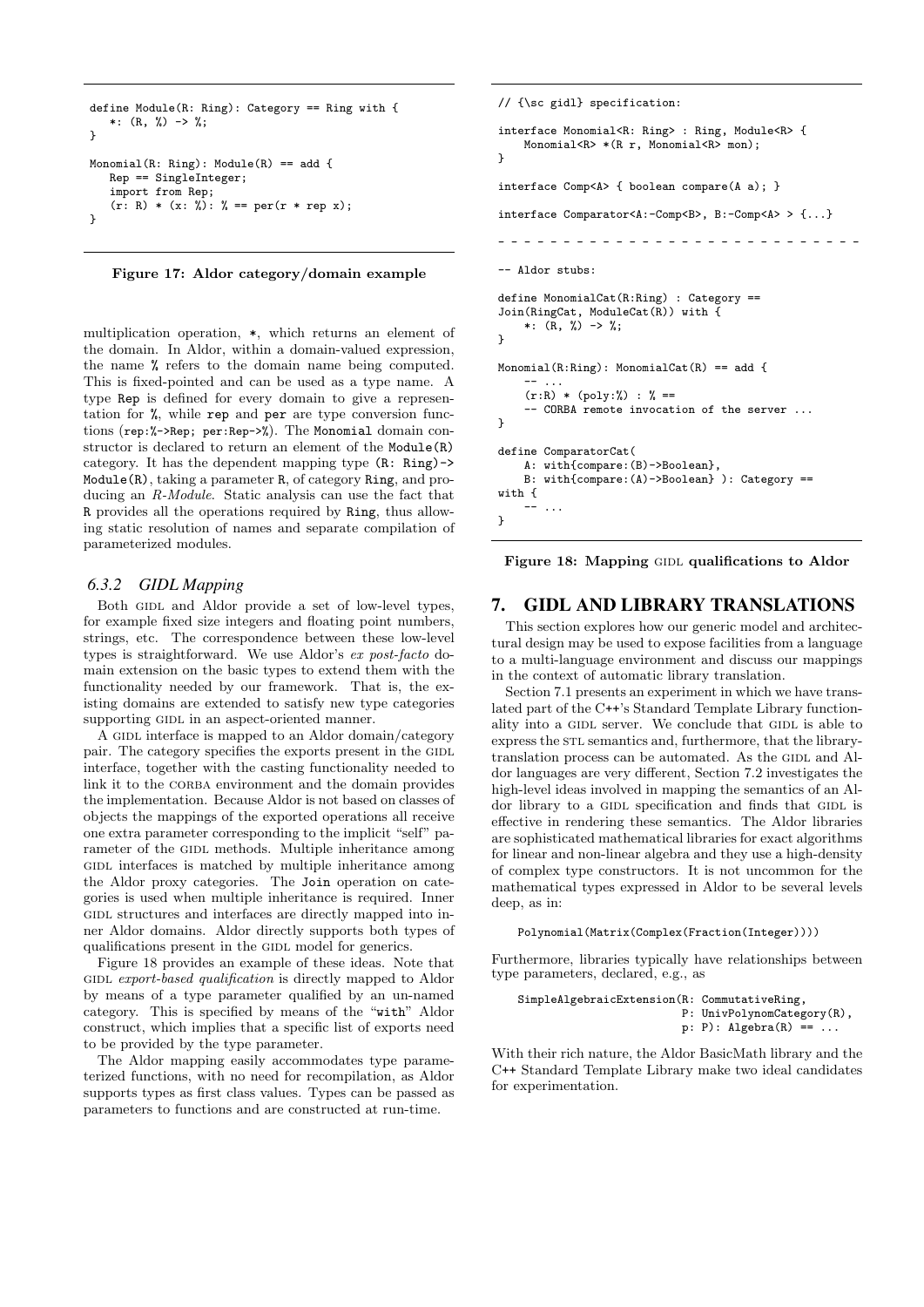```
interface InputIterator<
  T,
  It :- Iterators::InputIterator<T,It> >
 : Iterators::BaseIterator<T,It>
{ boolean ==(in It it); /*...*/ };
interface InpIt<T> : InputIterator<T, InpIt<T> >{};
interface STLvector<
  T,
  Ite :- Iterators::RandAccessIterator<T, Ite>,
  II :- Iterators::InputIterator<T, II> >
{...};
```
Figure 19: Export-based qualification for iterators

# 7.1 Accessing the C++ STL in a Multi-Language Environment

We now describe an experiment in which we have exposed the C++ Standard Template Library to a multi-language setting. This tests both our generic model design, as we are able to express STL's fundamental requirements at the GIDL's level and our architectural model as we were able to translate it with minimal programming effort.

#### *7.1.1 Key Features in the Design of STL*

stl [7] comprises six major kinds of components: containers (e.g. vectors, lists), generic algorithms (e.g. find, merge, sort), iterators, function objects (classes containing one method that overloads the () operator), adaptors (components that modify the interface of another component), and allocators (memory management encapsulation).

One can identify two key differences between STL and many the other C++ libraries: First, STL containers are not built within an inheritance relation — they are not assumed to be derived from some common ancestor. Second, stl components are designed to be *orthogonal*, unlike traditional container class libraries where algorithms are associated with classes and implemented as member methods. This keeps the source code and documentation small, as for  $m$  containers and  $n$  algorithms that are applicable to all  $m$  containers, only  $n$  generic algorithms have to be written and not  $m \times n$ . On the other hand, the components orthogonal structure addresses the extensibility issue, as it allows user's algorithms to work with the library's containers, or user's containers to work with the library's algorithms. The orthogonality between the algorithm domain and the containers domain is achieved, in part, by the use of iterators; the algorithms in STL are not specified in terms of the data structure on which they operates, but in terms of iterators, which are data structure independent.

However, because of performance guarantees, it might be not possible to plug together any algorithm with any container: For example an efficient generic sort algorithm may require random access to the data and in the *list's* case this is not possible. Thus, STL specifies for each container, which iterator categories it provides and for each algorithm, which iterator categories it requires. These are both defined as English annotations in the standard [7]. Thus, one may observe that C++ does not have sufficient formalism to express the set of requirements stl imposes on its iterators and containers. Next section shows how we can do better with GIDL.

```
interface Algorithms {
  <T, It:-Iterators::InputIterator<T,It> >
  It find(in It first, in It last, in T val);
  <T, II:-Iterators::InputIterator<T, II>,
      OI:-Iterators::OutputIterator<T, OI> >
  OI copy(in II first, in II last, in OI result);
  <T, FI:-Iterators::ForwardIterator<T, FI> >
  void replace(in FI first, in FI last, in T x, in T y);
  \frac{1}{2}...
};
```


#### *7.1.2 The GIDL Specification for STL*

In our mapping, we have preserved the main design characteristics of STL. At the GIDL level, the design of iterators and containers is not intrusive: It does not assume any kind of inheritance from a common ancestor. This is achieved by the use of the export-based qualification. We also preserve the orthogonal structure of containers and algorithms. As our goal is to make available the STL library in a multicomponent environment through a minimal coding effort, our server relies on the STL's functionality in its implementation.

We have abstracted the STL iterators' functionality, making it context independent. We have done this using additional generic types, bounded by a mutual recursive exportbased qualification, as shown in Figure 19. It follows that InpIt<T> exports the method boolean  $==(Input **T**)$  while RaiIt<T> exports the method boolean ==(RaiIt<T> i).

The code excerpt above shows how things work together. The STLvector container does not expect the iterators to be built within any inheritance relation, but only for them to implement the functionality described in the STL specification. We use inheritance among iterators just because this provides a better expressivity and keeps the code short. This is not a requirement, however, as seen from the STLvector and InputIterator definitions. One can extend our specification for a set of iterators without using any inheritance relation among them.

We believe that our STL specification is reasonably expressive and self-describing. A generic algorithm is mapped to a parameterized function, where the type parameters are qualified to enforce the semantics of the GIDL specification. An excerpt is given in Figure 20. This shows how the find algorithm uses two type variables in its specification. One, T, is unqualified, for the type of the values the iterator is holding. The other, It, uses export-based qualification and shares "structural similarity" [1] with its F-bounded qualifier, InputIterator.

#### *7.1.3 Implementation Issues*

Our implementation uses the STL as a black box, since the goal is not to rewrite STL but rather to export its functionality in a multi-language environment. The  $C++$  GIDL stubs make heavy use of overloading, as STL exposes these features in the specification of iterators and containers. The operations  $++$ ,  $--$ ,  $+=$ ,  $-=$ ,  $[$ ],  $*$  are exported by certain types of iterators, and  $==, !=, >, <$  are exported by both iterators and containers.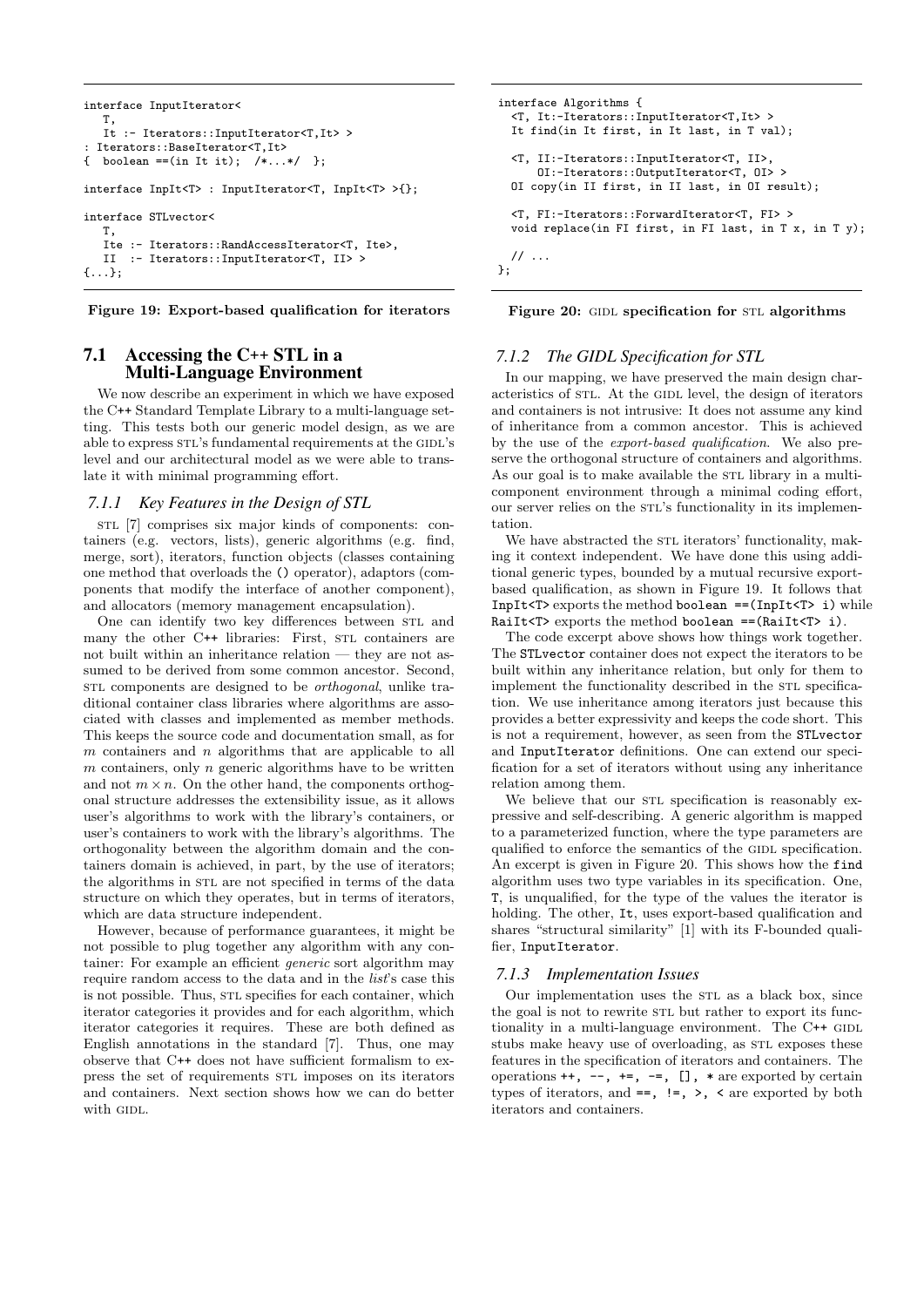Our GIDL objects for STL are simple wrappers for the stl library constructs. For example, our implementation of STLvector keeps an STL vector as instance variable and, upon invocation, it calls the appropriate method of the STL vector and wraps the returned object to give the corresponding GIDL type. Generic algorithm and function objects are mapped to parameterized functions and interfaces, each containing only one method: the function call operator (). Their implementation simply calls the  $STL$  function and again wraps the result to a valid GIDL type.

We have already seen that the iterators, together with the functional objects are of central importance in ensuring the STL *orthogonal* design. One consequence of our mapping is that the GIDL stub wrappers corresponding to iterators and functional objects are themselves valid STL types and therefore they can be uniformly manipulated by "native" STL exports such as algorithms and containers, if so desired. An invocation on such a GIDL iterator will redirect the call to the (possibly remote) server side. Thus it is not only possible to have a "black box" automatic library translation strategy, but also to have a distributed implementation for iterators and functional objects.

An interesting and challenging problem is to optimize the usage of the generic library in a multi-language, distributed setting, as many of the implicit assumptions taken in the original design of the library are no longer true. These include the assumptions of a single space and language environment. For example, if in a distributed environment one is traversing an iterator, the performance will greatly suffer, since in order to obtain each value, a foreign, possibly remote call is performed. We have investigated a thread level speculation approach to reduce the communication and dispatching overheads in [22].

# 7.2 Accessing Aldor's BasicMath Library in a Multi-Language Environment

This section investigates the high-level ideas involved in translating the semantics of the Aldor library to GIDL. This includes the two level type system, functional and category subtyping, dependent types and other issues. As Aldor and GIDL are quite different, the design of a translation scheme that enforces the semantics of the Aldor type system in GIDL is a test of our generic model.

Our previous work in the context of automatic library translation [23] studied what was required to use Aldor libraries to extend Maple [20], a dynamically typed, functional, computer algebra language, in an effective and natural way. The resulting framework, which we called Alma, implemented a high-level correspondence between Maple and Aldor concepts and was able to automatically generate Maple stubs corresponding to the functionality of an Aldor library. The user could manipulate Aldor and Maple objects in a completely uniform manner. Work is in progress to enhance the  $Alma$  framework with support for GIDL specifications.

The main challenge in mapping Aldor semantics in GIDL is to achieve proper functional subtyping constraints for the gidl interfaces representing Aldor functions. We are do this using semantics constructors for subtype, supertype and set membership relations. These are implemented as the trivial parameterized interfaces SubType<T>, SuperType<T> and InstanceOf<T>. Fluet and Pucella [9] employ a similar "phantom types" technique that uses free type variables to encode subtyping information together with a Hindley-Milner based type system [6] to enforce it.

```
define Ring : Category == with {...};
define \text{CatA}(R:Ring): \text{Categovy} == with \{... \};
define CatB(R:Ring): Category == CatA(R) with \{... \};
fun(b:CatB(Integer),a:CatA(Integer)): Boolean == {...};
define IntegerNumberSystem: Category == Ring with {
  greater : \binom{9}{6}, \binom{9}{2} -> \binom{9}{2};
  coerce : (BInt$Machine) -> %;
}
Integer: IntegerNumberSystem == add { ... };
ListCategory(S: Type): Category == with {<br>nil : () -> %:
  nil : () \rightarrow %;<br>isEmpty : (%) \rightarrow bo
  isEmpty : \binom{9}{6} -> boolean;<br>first : \binom{9}{6} -> S;
               (\%) \rightarrow S;rest : (\%) \rightarrow \%;<br>sort : ((S, S) -((S, S) \rightarrow Boolean, %merge : ((S, S) \rightarrow \text{Boolean}, \%, \%) \rightarrow \%;}
List(S: Type) : ListCategory(S) == add { ... }
```
Figure 21: Excerpt from Aldor Integer and List

Suppose we want to expose the Aldor exports shown in Figure 21 for use in a multi-language environment. Figure 22 shows the corresponding GIDL specification.

To simulate Aldor's two level (domain/category) type system, we have introduced the trivial GIDL generic interface InstanceOf<T>. If the Aldor domain DomA  $\in$  CatA, then in GIDL we make DomA to inherit from InstanceOf<CatA>. To correctly handle functional and category subtyping we have introduced the trivial GIDL generic interfaces SubType<T> and SuperType<T>. To express an Aldor subtype or supertype relation between the categories CatA and CatB, in GIDL we make CatA extend SubType<CatB> or SuperType<CatB> as appropriate. This is needed because if we make CatA directly extend CatB, we cannot express the supertype relation. This does not introduce any significant run-time overhead. Categories are used in Aldor only to specify properties of domains, such as which operations they export and to qualify type parameters. Domains provide the implementation. Whereas type categories will normally form an interesting subtype lattice, Aldor libraries have only trivial subtype relations among domains. We therefore provide no sub/super-typing relation between them at the GIDL level.

In Aldor, all domains and categories satisfy the Type type. The Domain and Category interfaces are the base classes for the GIDL interfaces corresponding to the Aldor domains and categories. They both thus inherit from InstanceOf<Type>. An Aldor declaration such as  $R: Ring$  is given at the GIDL level as a type qualification R: InstanceOf<Ring>.

Figure 22 demonstrates how function parameters and functional subtyping mapped into GIDL. The definition of List-Category in Figure 21 expresses that both merge and sort functions receive as first parameter a function whose signature is (S,S)->Boolean, where S is qualified by Type in Aldor and InstanceOf<Type> in GIDL. Corresponding to the signature of the functional object, the GIDL compiler generates the Sign SS Bool interface containing only one function, generically named GIDLapply. The signature of the function GIDLapply illustrates functional subtyping, with contravariant subtyping for parameter types. Note that the types of the parameters S1 and S2 are supertypes of the original parameter type S of the original declarations for sort and merge.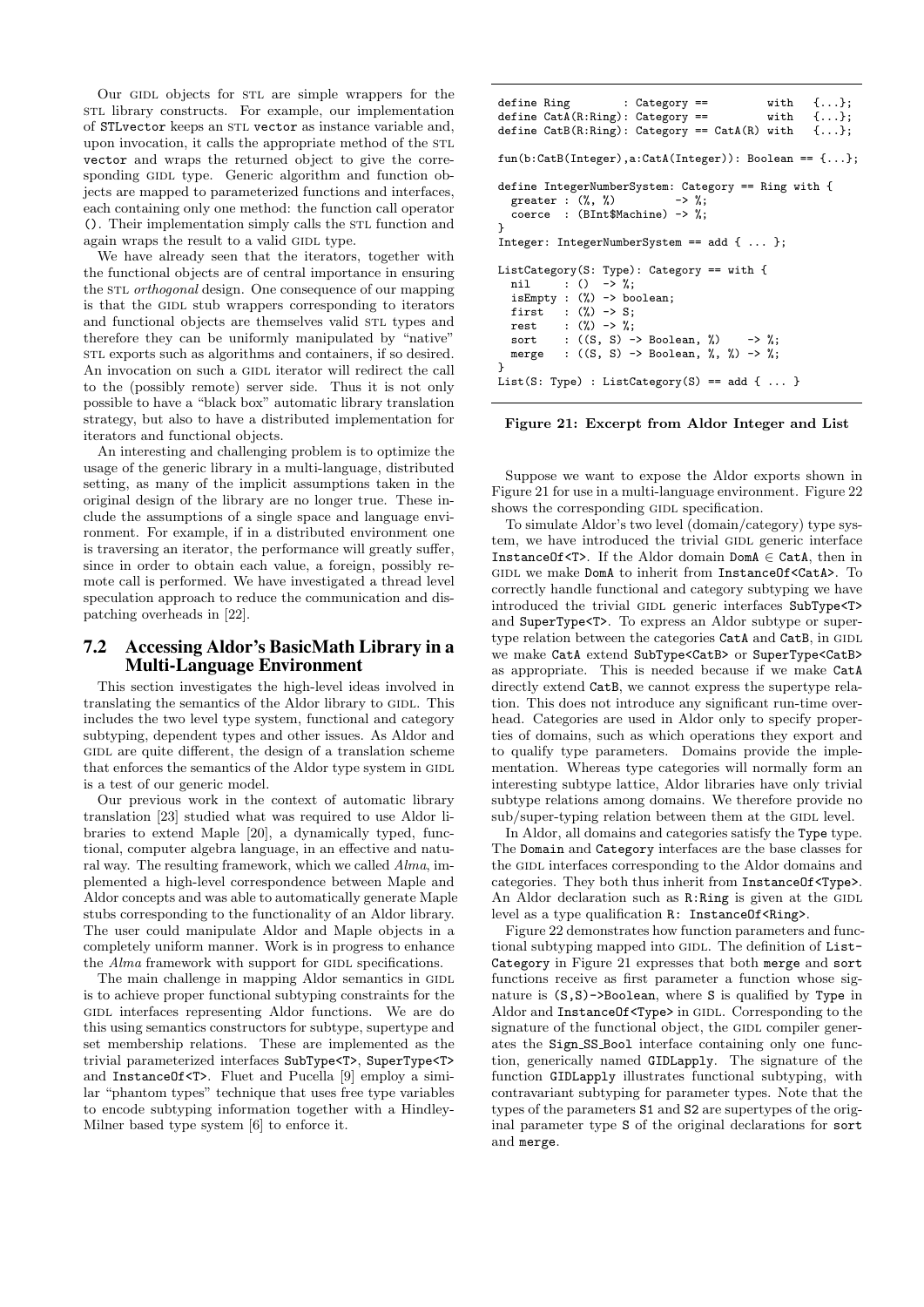```
/********************* Root Types *********************/
                    \{\}; interface InstanceOf<T>{};
interface SubType<T> \{f\}; interface SuperType<T> \{f\};<br>interface FunctionalType \{f\};
interface FunctionalType
interface Category : InstanceOf<Type> {};<br>interface Domain : InstanceOf<Type>
                   : InstanceOf<Type>
{ <C:Category> boolean has(in C c); };
/********************* Categories *********************/
interface Ring: Category, SubType<Ring>,
  SuperType<Ring>, SuperType<IntegerNumberSystem> {};
interface CatA< R:InstanceOf<Ring> > : SubType<CatA<R>>,
  Category, SuperType<CatB<R>>> {};
interface CatB< R:InstanceOf<Ring> > : SubType<CatB<R>>,
  Category, SubType<CatA<R>>, SuperType<CatB<R>> {};
interface IntegerNumberSystem : Category, SubType<Ring>,
  SubType<IntegerNumberSystem>,
  SuperType<IntegerNumberSystem> {};
interface ListCategory< S:InstanceOf<Type> > : Category,
  SubType<ListCategory<S>>,SuperType<ListCategory<S>>{};
/************ Domains: Integer and List<S> ************/
interface GlobalExports {
  Boolean fun(in CatA a, in CatB b);
};
interface Integer : Domain, InstanceOf< Ring >,
    InstanceOf< IntegerNumberSystem >, SubType<Integer>,
    SuperType<Integer> {
  Boolean greater (in Integer i1, in Integer i2);
  Integer coerce (in long l);
};
interface List< S:InstanceOf<Type> >: Domain,
    SubType<List<S>>, SuperType<List<S>>,
    InstanceOf< ListCategory<S> > {
  List<S> nil ();
  Boolean isEmpty(in List<S> l);
  S first (in List<S> 1);
  List<S> rest (in List<S> 1);
    < S1 : SuperType<S>, S2 : SuperType<S>,
      F:-Sign_SS_Bool<S, S1, S2> >
  List<S> sort1 (in F f, in List<S> 1);
    < S1 : SuperType<S>, S2 : SuperType<S>,
     F:-Sign_SS_Bool<S, S1, S2> >
  List<S> merge (in F f, in List<S> 11, in List<S> 12);
};
/****************** Functional Types ******************/
interface fun : FunctionalType {
  Boolean GIDLapply( in CatB<Integer> b,
                     in CatA<Integer> a );
};
interface greater : FunctionalType {
  Boolean GIDLapply( in Integer i1, in Integer i2 );
};
interface Sign_SS_Bool< S : InstanceOf<Type>,
              S1 : SuperType<S>, S2 : SuperType<S> >
: FunctionalType {
  Boolean GIDLapply( in S1 s1, in S2 s2 );
};
```
Figure 22: GIDL for Aldor exports of Figure 21

The sort and merge methods of the List interface are parameterized with the qualifications

```
< S1: SuperType<S>, S2: SuperType<S>,
 F:- Sign_SS_Bool<S, S1, S2> >
```
and F is used instead of the functional type. The export based qualification of F ensures that all the possible candidates will be taken into account (see MSGA in Section 4.2). Ultimately, the GIDL compiler will find all the Aldor exports that may have a functional subtype of (S,S)->Boolean and will generate interfaces, each containing one method named GIDLapply. For example the greater and fun GIDL interfaces correspond to the Aldor functions with the same names. The fun function is a valid first parameter for the sort function in List<CatB<Integer>> as CatA<Integer> extends SuperType <CatB<Integer>>. Similarly, greater is a valid first parameter for the sort and merge functions in List<Integer> interface as the two signatures are identical.

Finally, we note that in Aldor functional subtyping is most often trivial. Assume that the qualification for S is a defined category instead of Type. It follows that the extra parameters S1 and S2 are not needed because no non-trivial supertype exists. Similar reasoning explains why the mapping does not introduce an extra qualified type:

S3: SubType<Boolean>

for the return type of the functional object.

To conclude, Figure 22 is a legal GIDL specification that enforces the semantics of the original Aldor code in Figure 21, and the translation process described here has been generalized and automated.

#### 8. CONCLUSIONS

The overall goal of this work has been to examine the feasibility of using parametric polymorphism in the context of multi-language software component systems. We have shown that there are no major impediments to doing this.

The first step was to define a model for generics that could support the interface semantics for generics in a range of different programming languages. This led to our definition of Generic IDL.

We have seen from our implementation of GIDL that qualification of type parameters can be enforced in various target languages, even when the target language does not support qualification of its generics. We have shown that both extension-based and export-based qualification can be supported effectively. Their implementation introduces almost no run-time overhead.

We have shown that this parameterization in GIDL can be supported by translation to IDL, with the generation of appropriate stub/skeleton wrappers. This allows such code to be used with existing CORBA implementations and to take advantage of the usual support for distributed applications. Applications which are not distributed, may make use of GIDL simply to support multi-language use of generic modules. This use involves minimal overhead. We have also shown that, with little modification, GIDL can be used to extend other interconnection architectures such as DCOM and jni.

Finally, we have demonstrated that it is feasible to export parametric polymorphic libraries to a multi-language environment via GIDL: We have implemented a component that accesses a significant part of the C++ STL functionality.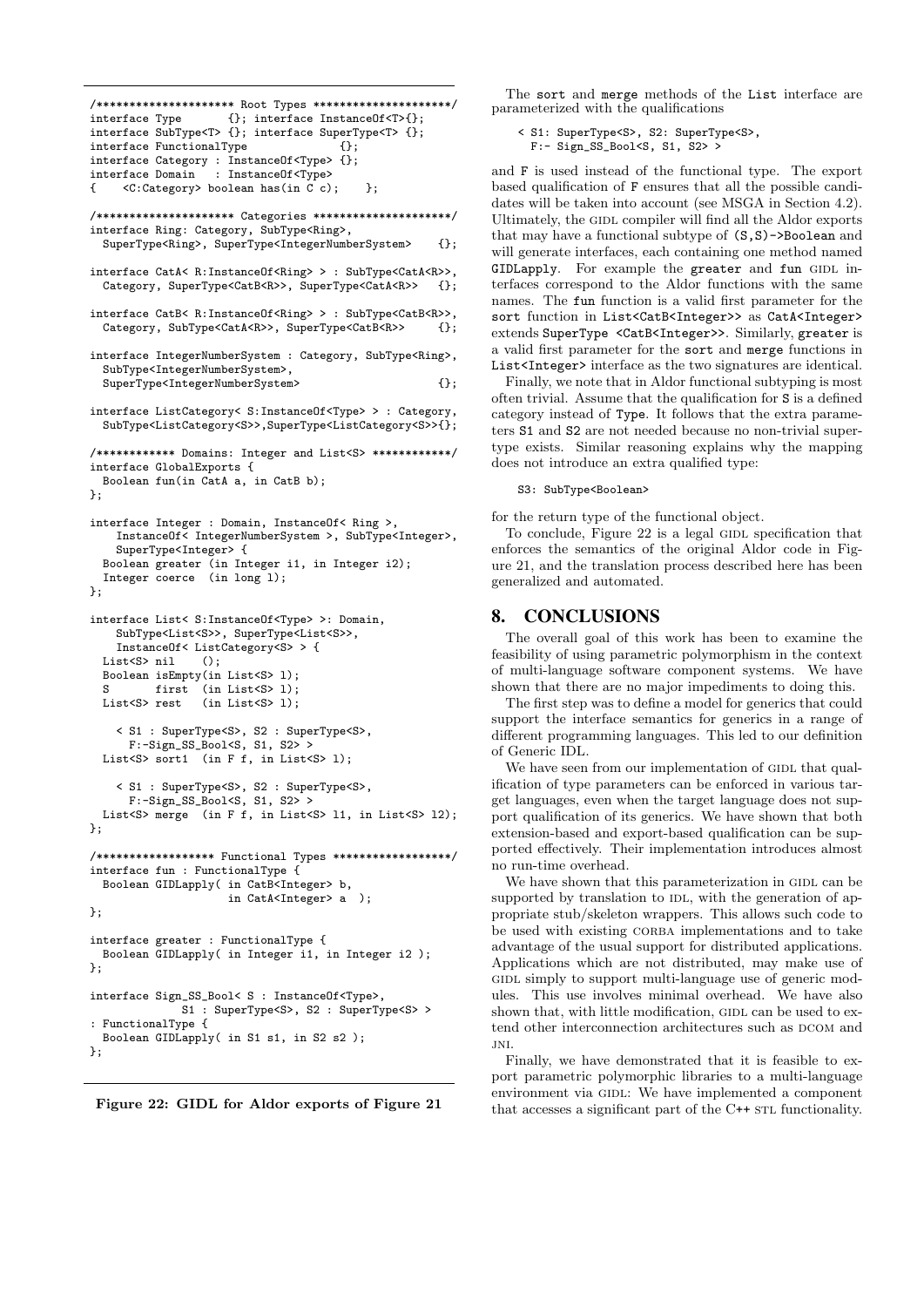From this, we have seen how imposing qualification restrictions can improve the precision and safety of the STL library interface. We have also presented the main ideas involved in mapping the Aldor language features to the GIDL level. This allows Aldor libraries to be used across language boundaries via GIDL.

Using GIDL, component-based applications can enjoy the accepted benefits of generic programming: provide clearer and more precise specifications, eliminating ambiguities in the object interface definition, and ultimately exhibit a greater degree of component re-use.

While many special-purpose programming languages have supported parametric polymorphism for some time, it has really only been C++ which has been in mainstream use. Now, with the availability of generics in Java, it is rather important that we understand how to support generics in a multi-language setting. This paper has aimed to make a contribution in this area.

#### Acknowledgments

The authors would like to thank Michael Lloyd who implemented the Aldor bindings for GIDL and one of the anonymous referees for thorough and helpful comments.

# 9. REFERENCES

- [1] P. Canning, W. Cook, W. Hill and W. Olthoff. F-Bounded Polymorphism for Object Oriented Programming. In ACM Symposium on Functional Programming Languages and Computer Architecture (FPCA), pages 273–280, 1989.
- [2] L. Cardelli. Basic Polymorphism Typechecking. In Science of Computer Programming, pages 8 (2): 147–172, April 1987.
- [3] R. Cartwright and G. L. Steele. Compatible Genericity with Run Time Types for the Java Programming Language. In OOPSLA'00 Proceedings. ACM, 1998.
- [4] Y. Chicha, F. Defaix and S. Watt. TR537 The Aldor/C++ Interface: User's Guide. Technical report, Computer Science Department - The University of Western Ontario, 1999.
- [5] Y. Chicha, F. Defaix and S. Watt. TR538 The Aldor/C++ Interface: Technical Reference. Technical report, Computer Science Department - The University of Western Ontario, 1999.
- [6] L. Damas and R. Milner. Principal Type-Schemes for Functional Programs. In ACM Symposium on Principles of Programming Languages (POPL), pages 207–212, 1982.
- [7] A. S. David R. Musser, Gillmer J. Derge. STL Tutorial and Reference Guide, Second Edition. Addison-Wesley, 2001.
- [8] J. Donahue and A. Demers. Data Types Are Values. In ACM Transactions in Programming Languages and Systems, pages 426–445, 1985.
- [9] M. Fluet and R. Pucella. Phantom Types and Subtyping. In IFIP TCS, pages 448–460, 2002.
- [10] J. Y. Girard. Interpretation Fonctionnelle et Elimination des Coupures de l'Arithmetique d'Ordre Superieur. In Proceedings of the Second Scandinavian Logic Symposium, pages 63–92. North-Holland, 1971.
- [11] A. Igarashi, B. Pierce and P. Wadler. Featherweight Java: A Minimal Core Calculus for Java and GJ. In Object-Oriented Programming, Systems, Languages and Applications (OOPSLA), 1999.
- [12] R.E. Johnson. Type Object. In E-Proc EuroPLoP, http://www.cs.wustl.edu/ schmidt/europlop-96/ papers/paper21.ps, 1996.
- [13] M. P. Jones. A System of Constructor Classes: Overloading and Implicit higher-order polymorphism. In Proc. Functional Programming Languages and Computer Architecture, pages 52–61. ACM, 1993.
- [14] A. Kennedy and D. Syme. Design and Implementation of Generics for the .NET Common Language Runtime. In Proceedings of the ACM SIGPLAN 2001 conference, 2000.
- [15] H. Ledgard. ADA An Introduction/ADA Reference Manual. Springer-Verlag, New York, 1981.
- [16] B. Liskov, R. Atkinson, T. Bloom, E. Moss, J. C. Schaffert, R. Scheifler and A. Snyder. CLU Reference Manual. Springer-Verlag, 1981.
- [17] D. MacQueen. An Implementation of SML Modules. In Conference on Lisp and Functional Programming, pages 212–223. ACM, 1988.
- [18] N. McCracken. The Typechecking of Programs with Implicit Type Structure. In Semantics of Data Types, LNCS n.173, pages 301–316. Springer-Verlag, 1984.
- [19] R. Milner. A Theory of Type Polymorphism in Programming. In Journal of Computer and System Sciences, pages 17:348–375, 1978.
- [20] Maplesoft, Maple User Manual. Maplesoft—a division of Waterloo Maple, 2005.
- [21] G. Nelson. Systems Programming with MODULA-3. Prentice Hall, 1991.
- [22] C. E. Oancea, J. W. A. Selby, M. Giesbrecht and S. M. Watt. Distributed Models of Thread-Level Speculation. Proc. PDPTA, pages 920–927, 2005.
- [23] C. E. Oancea and S. M. Watt. Domains and Expressions: An Interface Between Two Approaches to Computer Algebra. Proceedings of the ACM ISSAC, pages 261–268, 2005.
- [24] M. Odersky, P. Wadler, G. Bracha and D. Stoutamire. Pizza into Java: Translating Theory into Practice. In ACM Symposium on Principles of Programming Languages, pages 146–159. ACM, 1997.
- [25] M. Odersky, P. Wadler, G. Bracha and D. Stoutamire. Making the Future Safe for the Past: Adding Genericity to the Java Programming Language. In OOPSLA'1998 Proceedings, pages 183–200, 1998.
- [26] OMG. Common Object Request Broker Architecture — OMG IDL Syntax and Semantics. Revision2.4 (October 2000), OMG Specification, 2000.
- [27] G. D. Plotkin. A Note on Inductive Generalization. In Machine Intelligence, pages 153–163, 1970.
- [28] J. C. Reynolds. Transformational Systems and the Algebraic Structure of Atomic Formulas. In Machine Intelligence, 5(1), pages 135–151, 1970.
- [29] J. C. Reynolds. Towards a Theory of Type Structure. In Proc. Colloque sur la Programmation, pages 408–425. Springer-Verlag LNCS 19, 1974.
- [30] J. C. Reynolds. Theories of Programming Languages. Cambridge University Press, 1998.